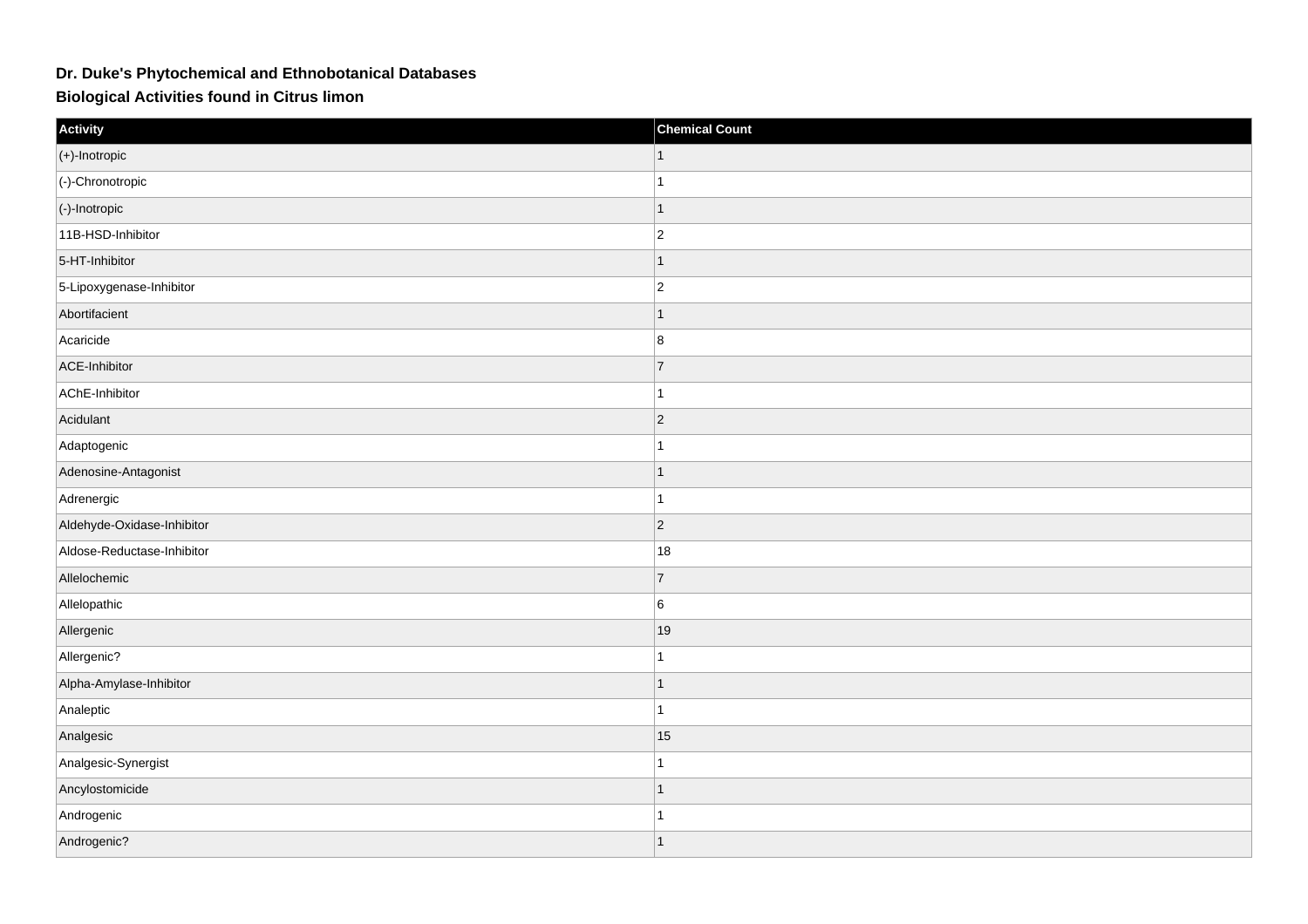| Activity                     | <b>Chemical Count</b> |
|------------------------------|-----------------------|
| Anesthetic                   | 5                     |
| Angiogenic                   |                       |
| Angiotensin-Receptor-Blocker | $\overline{3}$        |
| Ankylostomacide              | 1                     |
| Anorexic                     | 1                     |
| Anthelmintic                 | $\vert 3 \vert$       |
| Anti-LDL                     |                       |
| Antiacetylcholinesterase     | 11                    |
| Antiacne                     | $6\phantom{.}6$       |
| Antiacrodynic                | -1                    |
| Antiadenomic                 | $\overline{2}$        |
| Antiadenoviral               |                       |
| Antiadrenergic               |                       |
| Antiaflatoxin                | $\overline{5}$        |
| AntiAGE                      |                       |
| Antiaggregant                | 13                    |
| Antiaging                    | 4                     |
| Antiakathisic                |                       |
| Antialcoholic                |                       |
| Antialkali?                  | 1                     |
| Antiallergenic               | $\overline{c}$        |
| Antiallergic                 | 14                    |
| Antialopecic                 |                       |
| Antialzheimeran              | $6\overline{6}$       |
| Antialzheimeran?             | $\overline{c}$        |
| Antiamblyopic                |                       |
| Antiamnesic                  | $\overline{1}$        |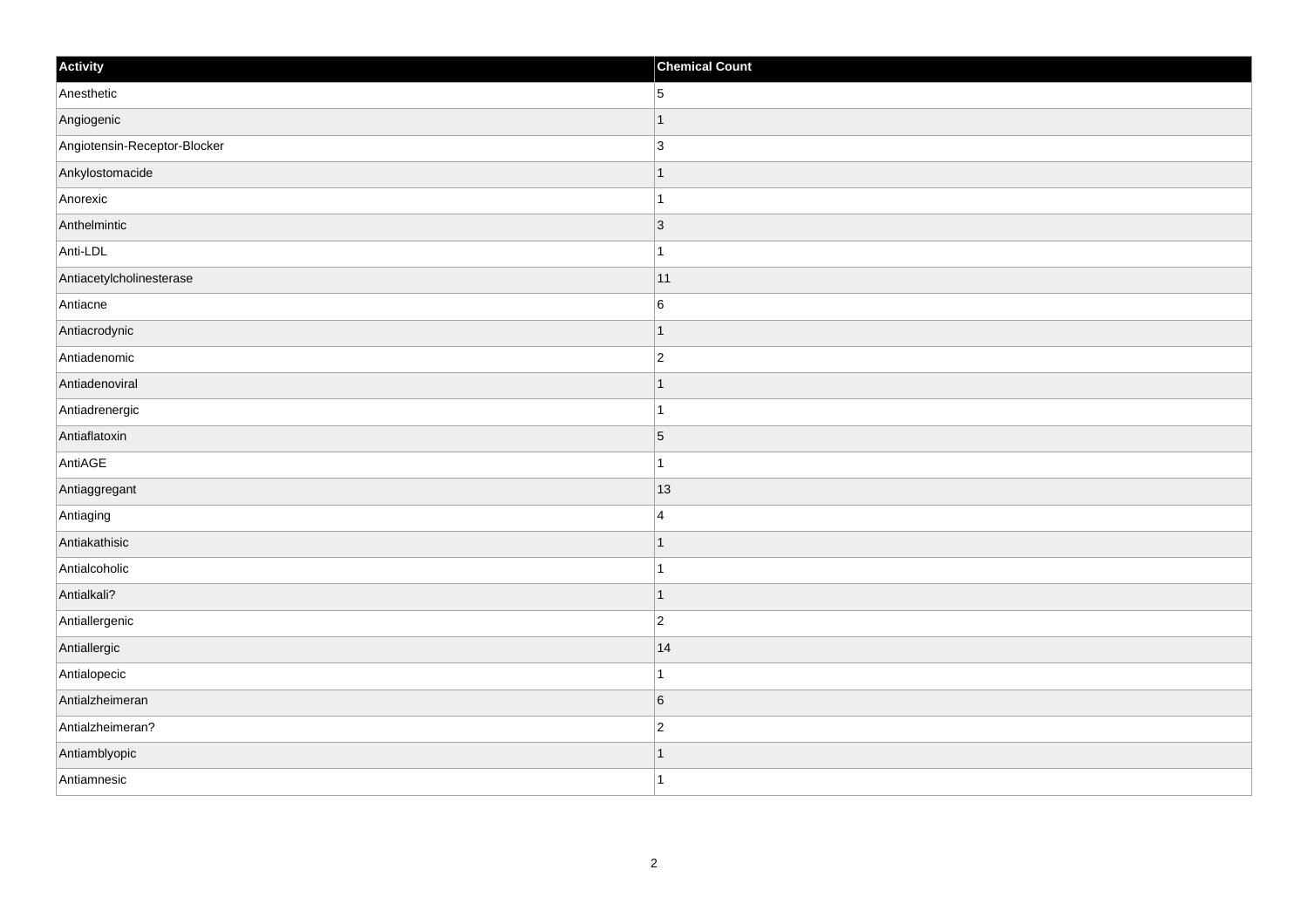| Activity            | <b>Chemical Count</b> |
|---------------------|-----------------------|
| Antiamyloid-Beta    | $\vert$ 1             |
| Antianaphylactic    | 3                     |
| Antiandrogenic      | 1                     |
| Antianemic          | $\mathbf 1$           |
| Antianginal         | $\mathbf 1$           |
| Antiangiogenic      | $\overline{3}$        |
| Antianorectic       | $\overline{1}$        |
| Antianxiety         | $\vert$ 1             |
| Antiapertif         | $\mathbf 1$           |
| Antiaphthic         | $\mathbf{1}$          |
| Antiapneic          | $\overline{1}$        |
| Antiapoplectic      |                       |
| Antiapoptotic       | $\vert$ 1             |
| Antiappetant        | $\mathbf{1}$          |
| Antiarabiflavinotic | $\mathbf 1$           |
| Antiarrhythmic      | $\boldsymbol{6}$      |
| Antiarthritic       | $\overline{5}$        |
| Antiasthmatic       | $\bf 8$               |
| Antiatherogenic     | $\overline{4}$        |
| Antiatheromic       | $\mathbf 1$           |
| Antiatherosclerotic | $\overline{7}$        |
| Antibacillary       | $\mathbf{1}$          |
| Antibackache        | $\vert$ 1             |
| Antibacterial       | 38                    |
| Antiberiberi        | $\mathbf{1}$          |
| Antibradykinic      | 1                     |
| Antibronchitic      | $ 2\rangle$           |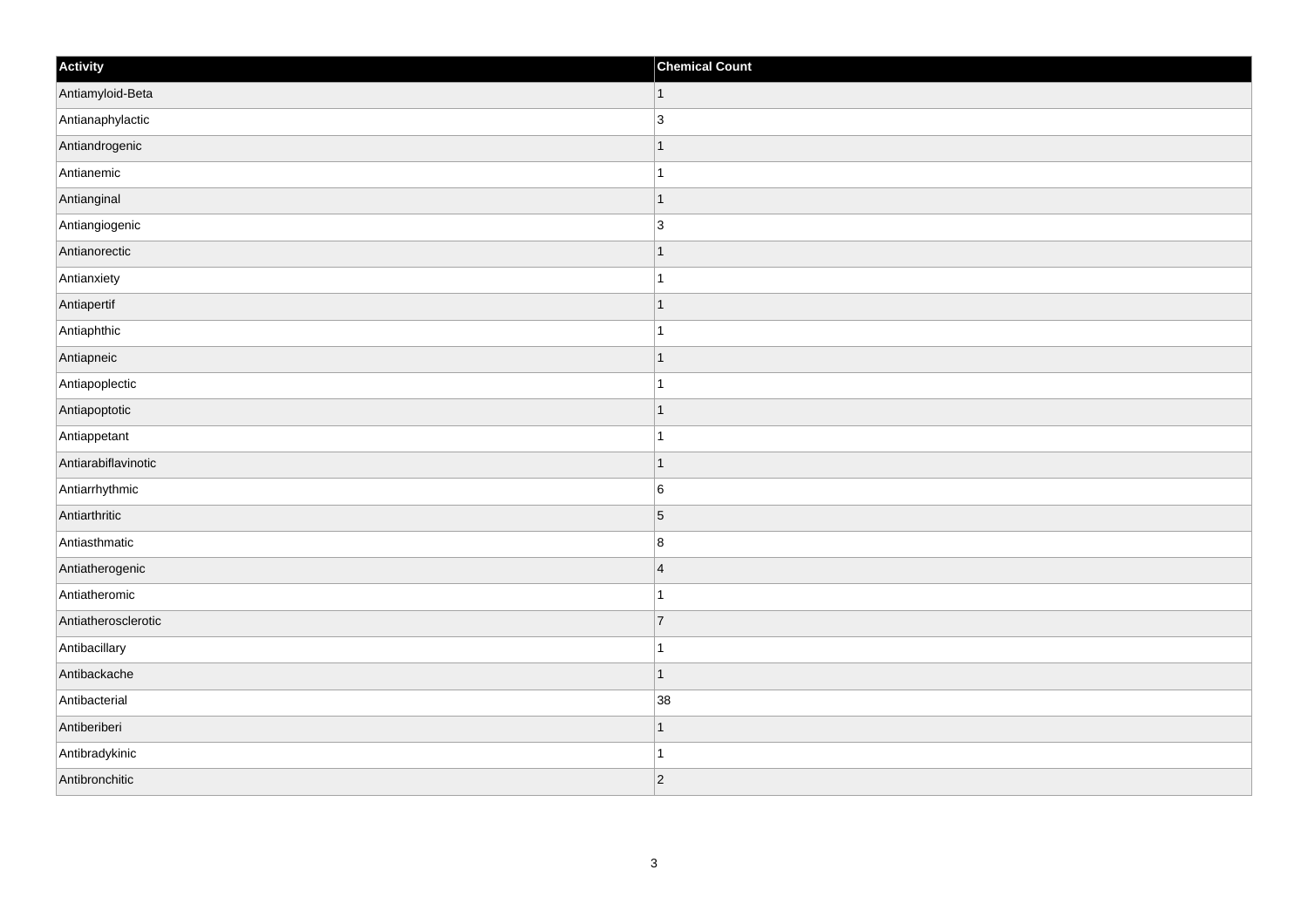| Activity                 | <b>Chemical Count</b>   |
|--------------------------|-------------------------|
| Antibronchoconstrictor   | $\vert$ 1               |
| Anticalculic             | $\mathbf{1}$            |
| Anticancer               | 10                      |
| Anticancer (Breast)      | $\vert$ 4               |
| Anticancer (Cervix)      | $ 2\rangle$             |
| Anticancer (Colon)       | $\mathbf{1}$            |
| Anticancer (Forestomach) | $\mathbf{1}$            |
| Anticancer (Gastric)     | $\mathbf{1}$            |
| Anticancer (Liver)       | $\mathbf{1}$            |
| Anticancer (Lung)        | $\vert$ 1               |
| Anticancer (Pancreas)    | $\vert$ 1               |
| Anticancer (Prostate)    | $\mathbf{1}$            |
| Anticancer (Skin)        | $\mathbf{1}$            |
| Anticanker               | $\vert$ 2               |
| Anticapillary-Fragility  | $\vert$ 3               |
| Anticarcinogenic         | $\overline{5}$          |
| Anticarcinomic           | $\vert$ 3               |
| Anticarcinomic (Breast)  | $\mathbf{1}$            |
| Anticardiospasmic        | $\mathbf{1}$            |
| Anticariogenic           | $\overline{\mathbf{8}}$ |
| Anticarpal-Tunnel        | $\mathbf{1}$            |
| Anticataleptic           | $ 2\rangle$             |
| Anticataract             | 17                      |
| Anticatarrh              | $\mathbf{1}$            |
| Anticephalagic           | $\mathbf{1}$            |
| Anticervicaldysplasic    | $\vert 3 \vert$         |
| AntiCFS                  | $\vert$ 1               |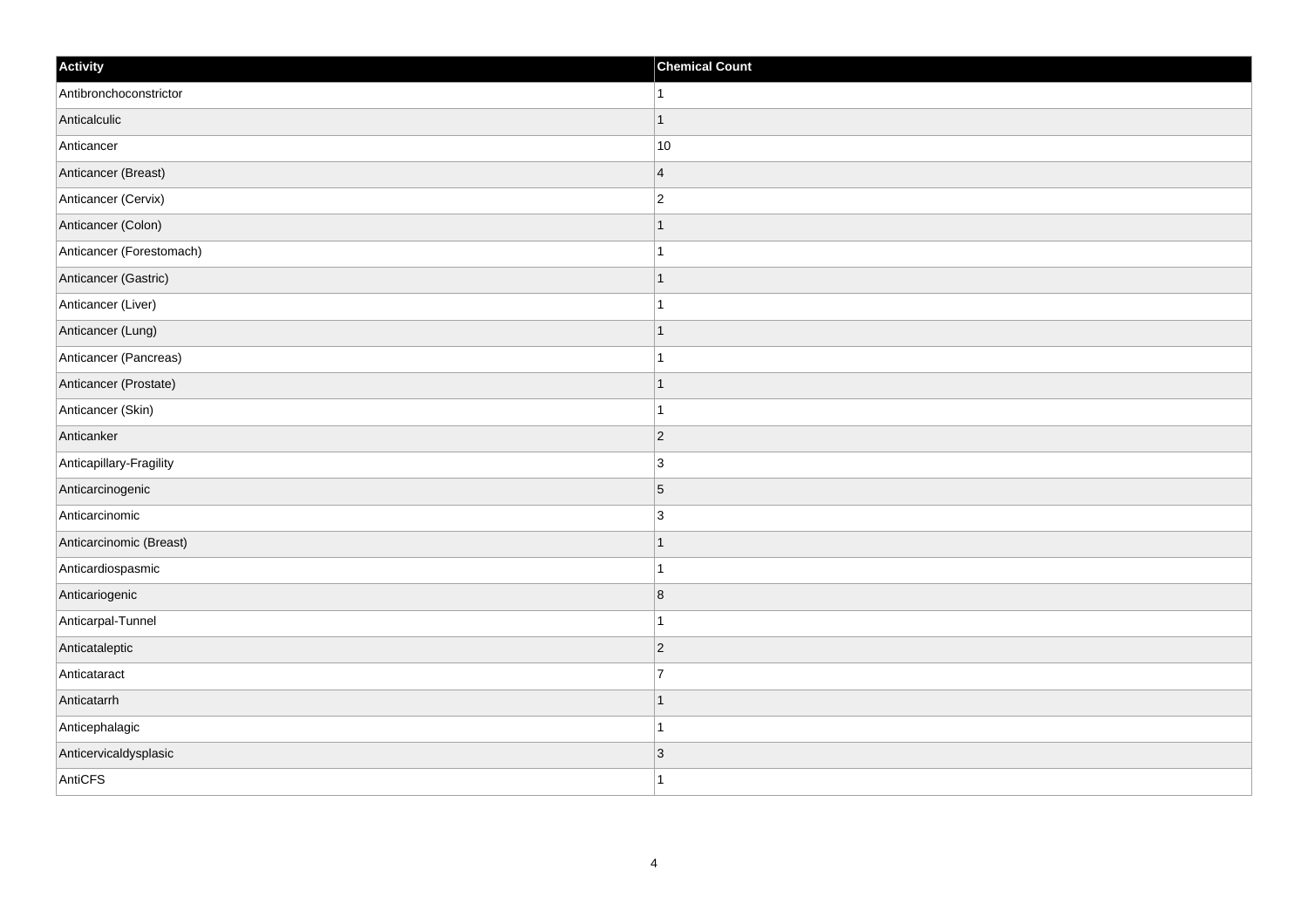| Activity           | <b>Chemical Count</b> |
|--------------------|-----------------------|
| Anticheilitic      | $ 2\rangle$           |
| Antichilblain      | $\overline{1}$        |
| Anticholinergic    | $\vert$ 1             |
| Anticholinesterase | $\overline{c}$        |
| Anticlastogen      | $\overline{3}$        |
| Anticlimacteric    | $ 2\rangle$           |
| Anticoagulant      | $ 2\rangle$           |
| Anticold           | $\mathbf{1}$          |
| Anticolic          | $\vert$ 1             |
| Anticolitic        | $ 2\rangle$           |
| Anticomplementary  | $ 3\rangle$           |
| Anticonvulsant     | $\overline{7}$        |
| Anticoronary       | $\vert$ 1             |
| AntiCrohn's        | $\overline{c}$        |
| AntiCTS            | $\mathbf 1$           |
| AntiCVI            | $ 2\rangle$           |
| Anticystitic       | $\mathbf 1$           |
| Anticytotoxic      | $\overline{1}$        |
| Antidecubitic      | 3                     |
| Antideliriant      | $\mathbf 1$           |
| Antidementia       | 5                     |
| Antidepressant     | $\overline{5}$        |
| Antidermatic       | $\vert$ 1             |
| Antidermatitic     | 6                     |
| Antidiabetic       | 7                     |
| Antidiarrheic      | 1                     |
| Antidiuretic       | $\overline{1}$        |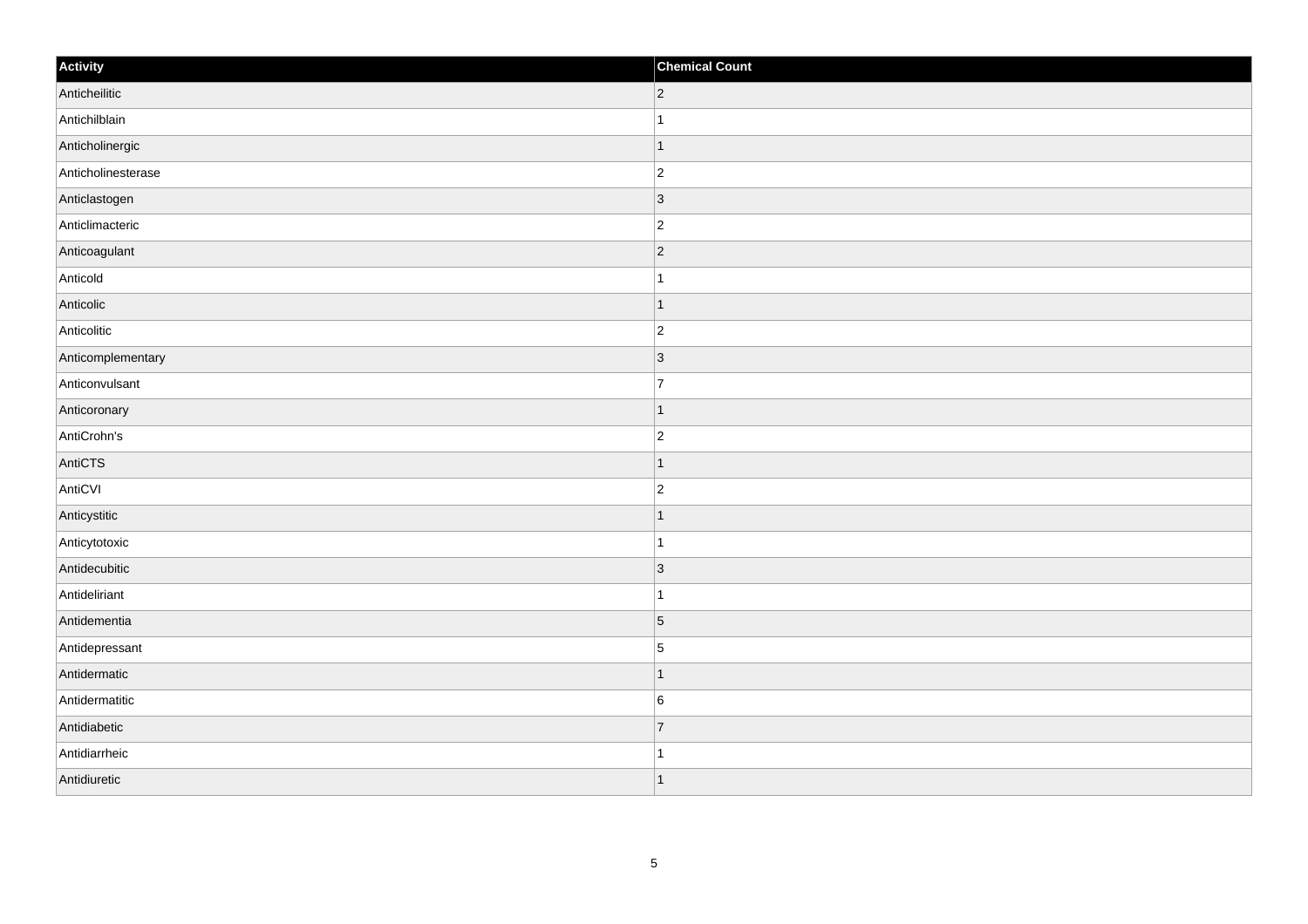| Activity            | <b>Chemical Count</b> |
|---------------------|-----------------------|
| AntiDNA             | $\vert$ 1             |
| Antidote (Aluminum) | $ 2\rangle$           |
| Antidote (Cadmium)  | $\mathbf{1}$          |
| Antidote (Lead)     | $ 2\rangle$           |
| Antidote (Paraquat) | $\mathbf{1}$          |
| Antidysmenorrheic   | $\mathbf{1}$          |
| Antidyspeptic       | $\mathbf{1}$          |
| Antidysphagic       | $\mathbf{1}$          |
| AntiEBV             | $\mathbf{1}$          |
| Antieczemic         | $\vert$ 1             |
| Antiedemic          | 10                    |
| Antielastase        | $ 2\rangle$           |
| Antiemetic          | $\mathbf{1}$          |
| Antiencephalitic    | $\overline{2}$        |
| Antiencephalopathic | $\mathbf{1}$          |
| Antiendometriotic   | $\vert$ 1             |
| Antiendotoxic       | $\mathbf{1}$          |
| Antienteritic       | $\vert$ 1             |
| Antiepileptic       | $\vert$ 2             |
| Antierythemic       | $\mathbf{1}$          |
| Antiescherichic     | $\vert$ 3             |
| Antiesophagitic     | $\vert$ 1             |
| Antiestrogenic      | 6                     |
| Antifatigue         | $\vert 4 \vert$       |
| Antifeedant         | 17                    |
| Antifertility       | $\vert$ 2             |
| Antifibrosarcomic   | $\vert$ 1             |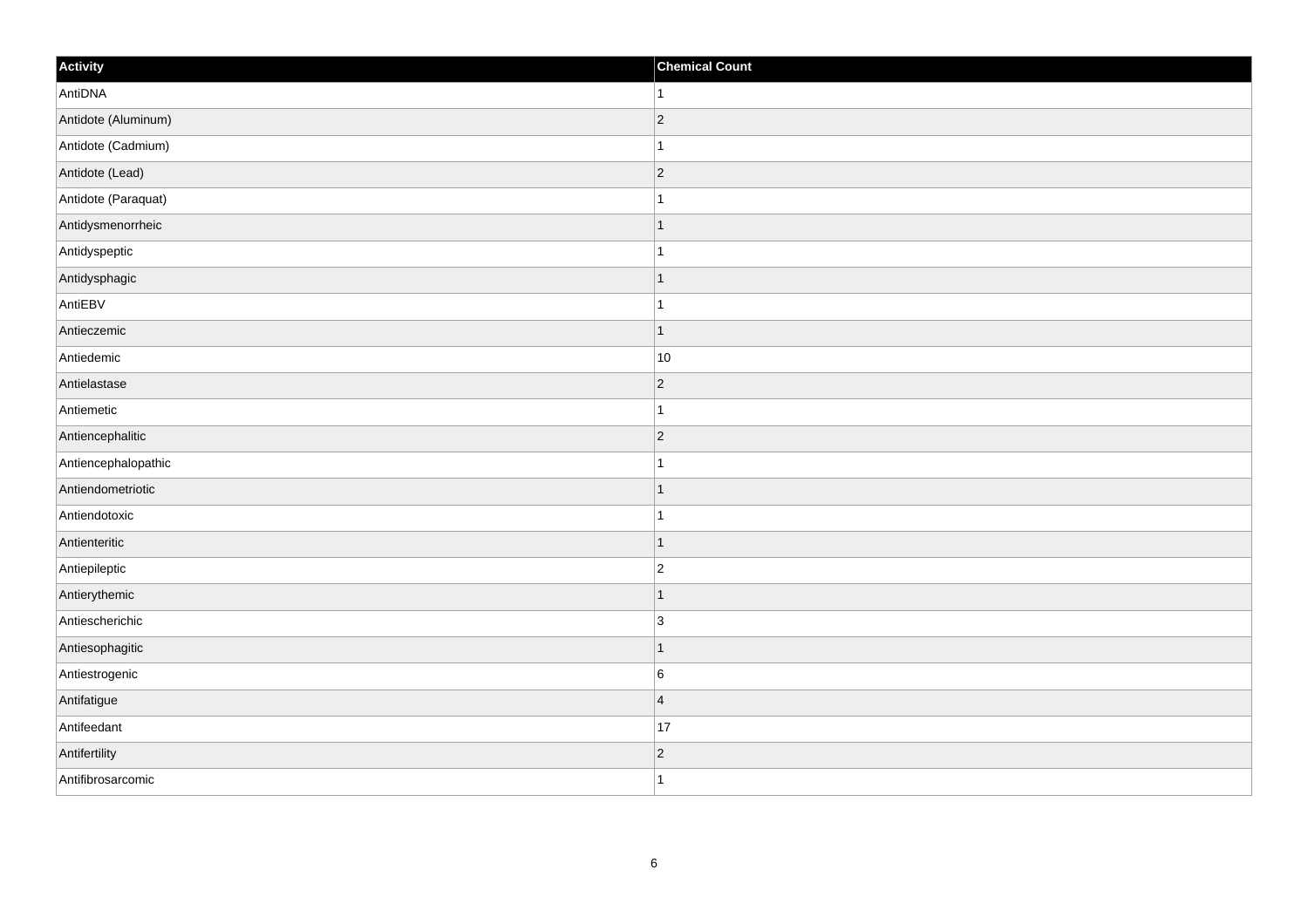| Activity           | <b>Chemical Count</b>    |
|--------------------|--------------------------|
| Antifibrotic       | $ 2\rangle$              |
| Antiflu            | $\bf 8$                  |
| AntigalIstone      | $\vert$ 2                |
| Antigastric        |                          |
| Antigastritic      | $\overline{3}$           |
| Antigingivitic     |                          |
| Antiglaucomic      | $\vert$ 2                |
| Antigliomic        | -1                       |
| Antiglossitic      |                          |
| Antiglutamaergic   |                          |
| Antigonadotrophic  | 1                        |
| Antigonadotropic   | 3                        |
| AntiGTF            | (1)                      |
| Antihalitosic      | $\overline{2}$           |
| Antihangover       | $\vert 3 \vert$          |
| Antiheartburn      | -1                       |
| Antihelicobacter   | $\vert$ 3                |
| Antihematuric      |                          |
| Antihemolytic      | $\overline{\phantom{a}}$ |
| Antihemorrhagic    | -1                       |
| Antihemorrhoidal   | $\overline{2}$           |
| Antihepatitic      | 1                        |
| Antihepatoadenomic | 11                       |
| Antihepatotoxic    | 11                       |
| Antiherpetic       | 11                       |
| Antihistaminic     | 17                       |
| AntiHIV            | $\overline{4}$           |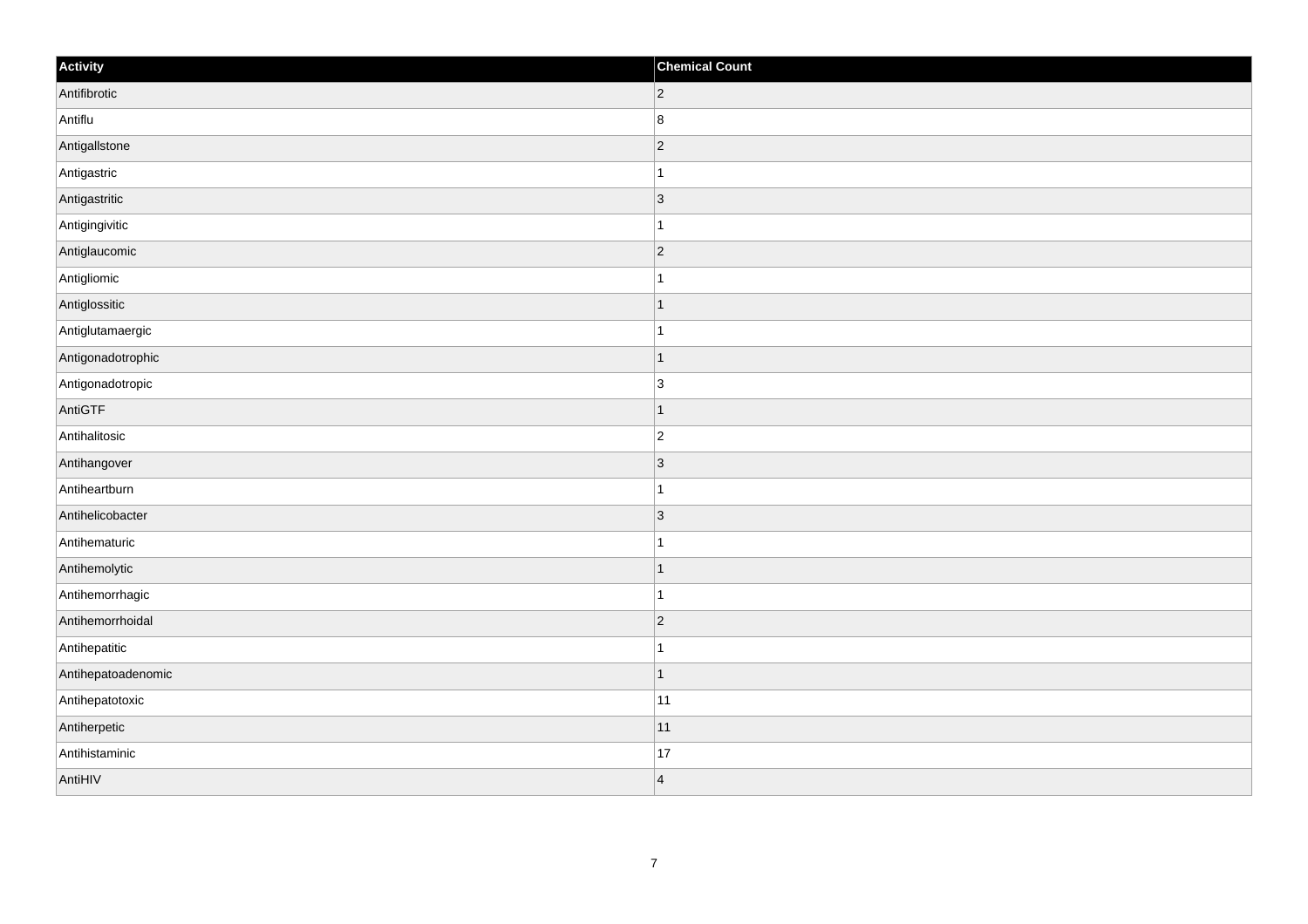| Activity                  | <b>Chemical Count</b> |
|---------------------------|-----------------------|
| Antihydrophobic           | $\mathbf{1}$          |
| Antihyperactivity         | $\mathbf{1}$          |
| Antihyperammonemic        | $\mathbf 1$           |
| Antihypercholesterolemic  | $\vert$ 1             |
| Antihyperkeratotic        | $\mathbf{1}$          |
| Antihyperkinetic          | $\mathbf{1}$          |
| Antihyperlipoproteinaemic | $\mathbf{1}$          |
| Antihypertensive          | $\overline{7}$        |
| Antihyperthyroid          | $\overline{1}$        |
| Antihypotensive           | $\vert$ 1             |
| Antiichythyotic           | $\vert$ 1             |
| Antiimplantation          | $\mathbf{1}$          |
| Antiinfertility           | $\mathbf{1}$          |
| Antiinflammatory          | 34                    |
| Antiinsomniac             | $ 2\rangle$           |
| Antiinsomnic              | $\vert$ 1             |
| Antiischemic              | $\mathbf{1}$          |
| Antijet-lag               | $\vert$ 1             |
| Antikeratitic             | $\mathbf{1}$          |
| Antilaryngitic            | $\mathbf{1}$          |
| AntiLegionella            | $\mathbf{1}$          |
| Antileishmanic            | $\vert 4 \vert$       |
| Antilepric                | $ 2\rangle$           |
| Antileukemic              | $ 10\rangle$          |
| Antileukodermic           | $ 2\rangle$           |
| Antileukoplakic           | $\mathbf{1}$          |
| Antileukotriene           | $\vert$ 4             |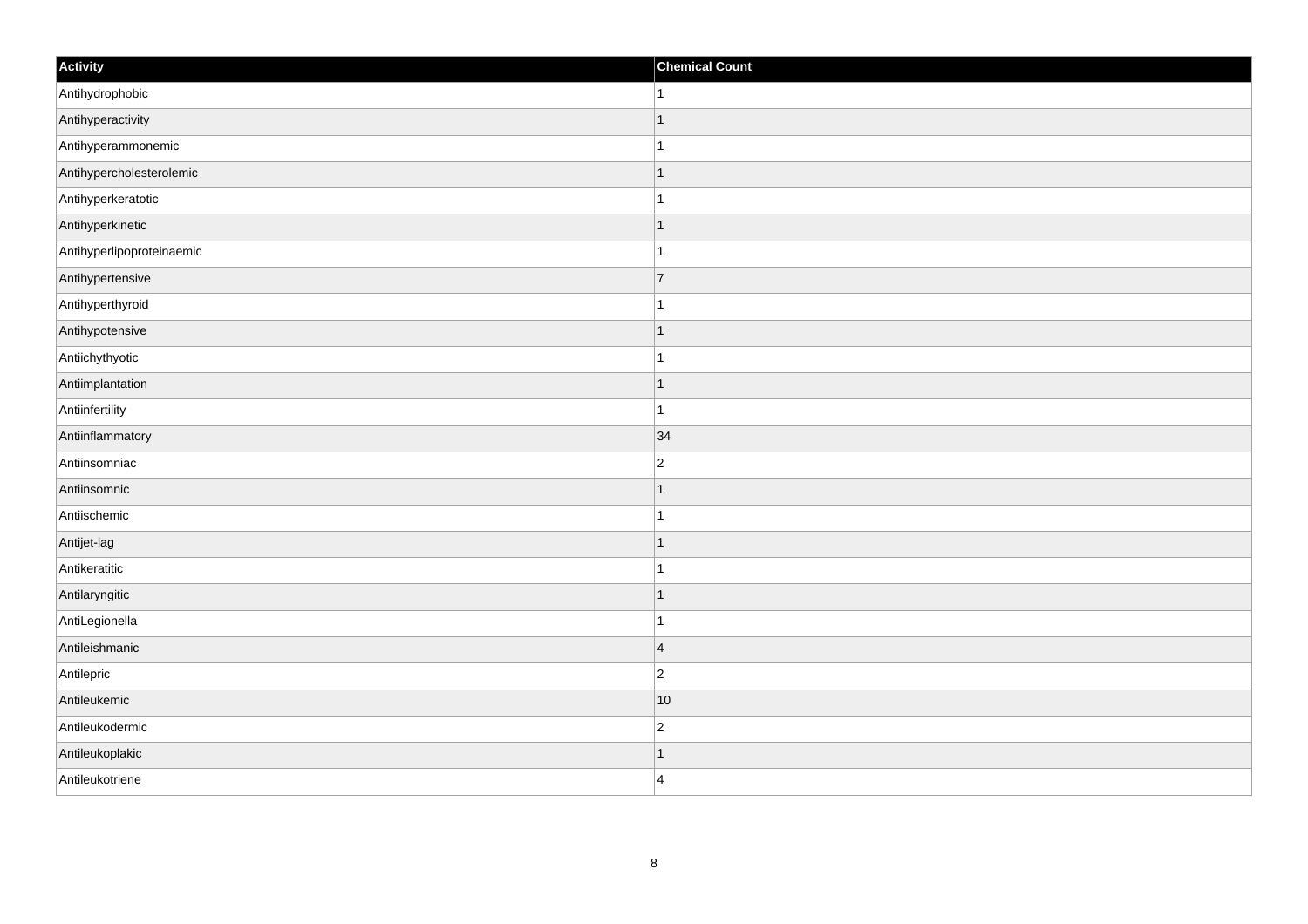| Activity                 | <b>Chemical Count</b>    |
|--------------------------|--------------------------|
| Antileukotrienogenic     | $\vert$ 1                |
| Antilipogenic            | $\overline{c}$           |
| Antilipolytic            |                          |
| Antilipoperoxidant       | $\overline{2}$           |
| Antilithic               | $\overline{4}$           |
| Antilithic?              |                          |
| Antilupus                | 1                        |
| AntiLyme                 | $\overline{4}$           |
| Antilymphocytic          |                          |
| Antilymphomic            | $\overline{4}$           |
| Antimaculitic            | $\vert$ 3                |
| Antimalarial             | $\overline{5}$           |
| Antimange                | 1                        |
| Antimastitic             | 1                        |
| Antimeasles              |                          |
| Antimelanogenic          |                          |
| Antimelanomic            | $\overline{8}$           |
| AntiMeniere's            |                          |
| Antimenopausal           | $ 2\rangle$              |
| Antimenorrhagic          | -1                       |
| Antimetastatic           | $\overline{5}$           |
| Antimetastatic (Stomach) |                          |
| Antimetrorrhagic         | $\overline{\phantom{a}}$ |
| Antimigraine             | 3                        |
| Antimite                 | $\overline{\phantom{a}}$ |
| Antimitotic              | $\, 6$                   |
| Antimutagenic            | 21                       |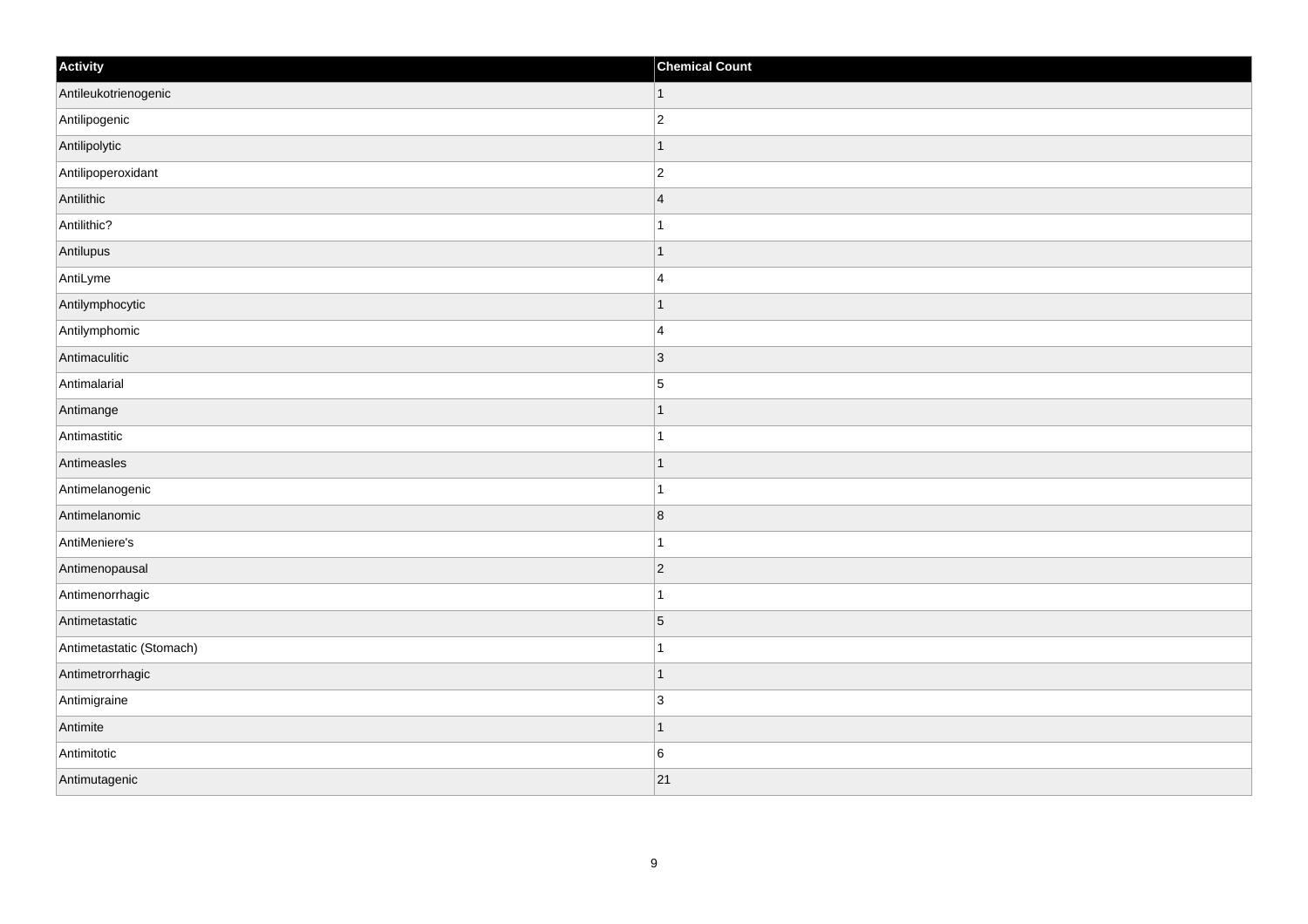| Activity              | <b>Chemical Count</b> |
|-----------------------|-----------------------|
| Antimyocarditic       | $ 2\rangle$           |
| Antinarcotic          | $\mathbf{1}$          |
| Antineoplastic        | $\mathbf{1}$          |
| Antinephritic         | $\vert$ 1             |
| Antineuralgic         | $ 2\rangle$           |
| Antineuramidase       | $\mathbf{1}$          |
| Antineurasthenic      | $\mathbf{1}$          |
| Antineuritic          | $\overline{2}$        |
| Antineuropathic       | $\vert$ 2             |
| Antinitrosaminic      | $\overline{7}$        |
| Antinitrosic          | $\vert$ 1             |
| Antinociceptive       | $6\overline{6}$       |
| Antinyctalopic        | $\mathbf{1}$          |
| Antiobesity           | $6\overline{6}$       |
| Antionychyotic        | $\mathbf{1}$          |
| Antiophidic           | $ 3\rangle$           |
| Antiorchitic          | $\mathbf{1}$          |
| Antiosteoarthritic    | $\vert$ 1             |
| Antiosteoporotic      | 3                     |
| Antiotitic            | $\vert$ 1             |
| Antioxidant           | 32                    |
| Antioxidant (LDL)     | $\vert$ 1             |
| Antioxidant Synergist | $\mathbf{1}$          |
| Antiozenic            | $\vert$ 1             |
| Antipancreatitic      | $\vert$ 1             |
| Antipapillomic        | $\vert$ 1             |
| Antiparkinsonian      | $ 2\rangle$           |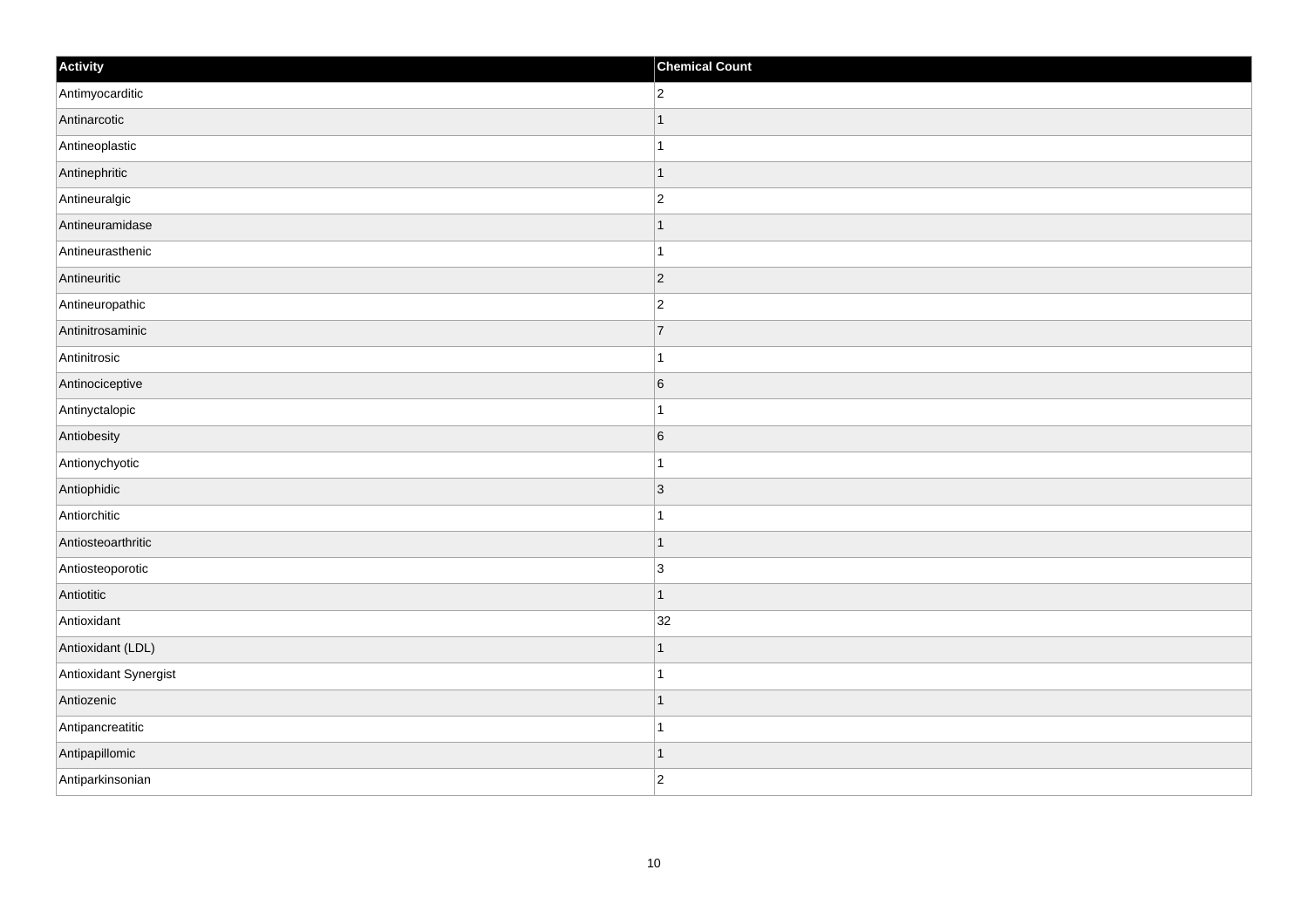| Activity           | <b>Chemical Count</b> |
|--------------------|-----------------------|
| Antiparotitic      | $\vert$ 1             |
| Antipellagric      | $\overline{2}$        |
| Antiperiodontal    | 1                     |
| Antiperiodontic    | $\mathbf 1$           |
| Antiperiodontitic  | $\overline{c}$        |
| Antiperistaltic    | $\overline{2}$        |
| Antipermeability   | $\vert$ 1             |
| Antiperoxidant     | $\overline{5}$        |
| Antiperoxidative   | -1                    |
| Antiperoxynitrite  | $\mathbf{1}$          |
| Antipharyngitic    | $\overline{2}$        |
| Antiphotophobic    | $\overline{c}$        |
| Antipityriasic     | $\vert$ 1             |
| Antiplaque         | $\overline{3}$        |
| Antiplasmodial     | $\mathbf 1$           |
| Antiplatelet       | $\overline{3}$        |
| AntiPMS            | 3                     |
| Antipneumonic      | $\overline{c}$        |
| Antipodriac        | $ 2\rangle$           |
| Antipolio          | $\overline{c}$        |
| Antipoliomyelitic  | $ 2\rangle$           |
| Antiporphyric      | $\mathbf{1}$          |
| Antiprogestational | $\mathbf{1}$          |
| Antiproliferant    | 14                    |
| Antiproliferative  | $ 3\rangle$           |
| Antiprostaglandin  | $\,6$                 |
| Antiprostanoid     | 1                     |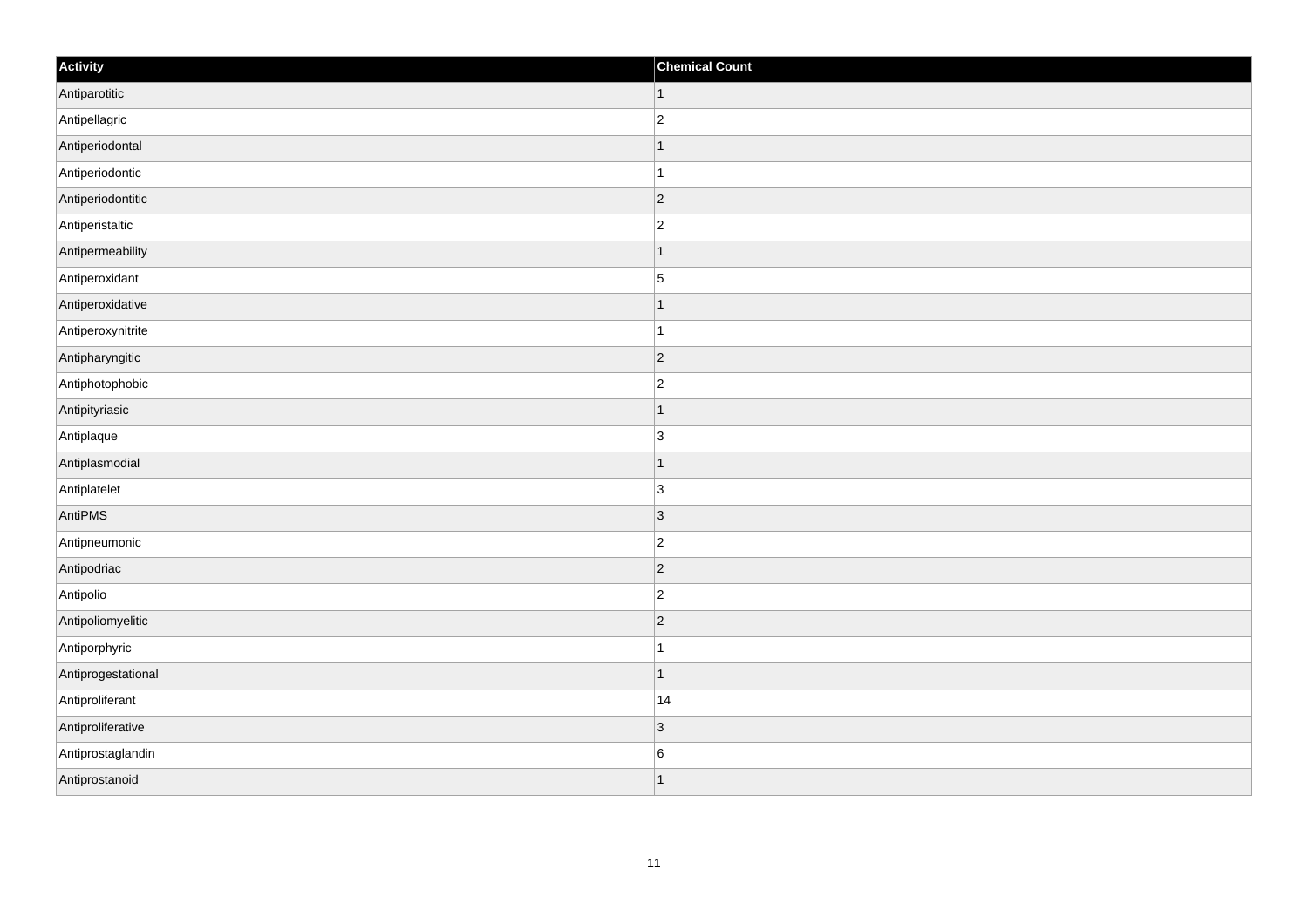| Activity                | <b>Chemical Count</b> |
|-------------------------|-----------------------|
| Antiprostatadenomic     | $\vert$ 1             |
| Antiprostatitic         | 3                     |
| Antiprostatotic         |                       |
| Antiprotozoal           | $\overline{1}$        |
| Antipsoriac             | 3                     |
| Antipurpuric            | -1                    |
| Antipyretic             | $\overline{4}$        |
| Antiradicular           | 12                    |
| AntiRaynaud's           | $\overline{c}$        |
| Antiretardation         | $\vert$ 1             |
| Antiretinitic Optometry | $\mathbf{1}$          |
| Antiretinopathic        | 1                     |
| Antiretinotic           | $\mathbf{1}$          |
| Antirheumatalgic        | $\mathbf 1$           |
| Antirheumatic           | 5                     |
| Antirhinitic            | 3                     |
| Antirhinoviral          | $\overline{c}$        |
| AntiRNA                 | $\mathbf 1$           |
| Antisalmonella          | $\overline{4}$        |
| Antiscorbutic           | $\mathbf 1$           |
| Antiscotomic            | $\mathbf{1}$          |
| Antiseborrheic          | $\mathbf{1}$          |
| Antiseptic              | 24                    |
| Antiserotonergic        | 1                     |
| Antiserotonin           | $\vert$ 1             |
| Antishingles            | $\vert$ 1             |
| Antishock               | $\overline{2}$        |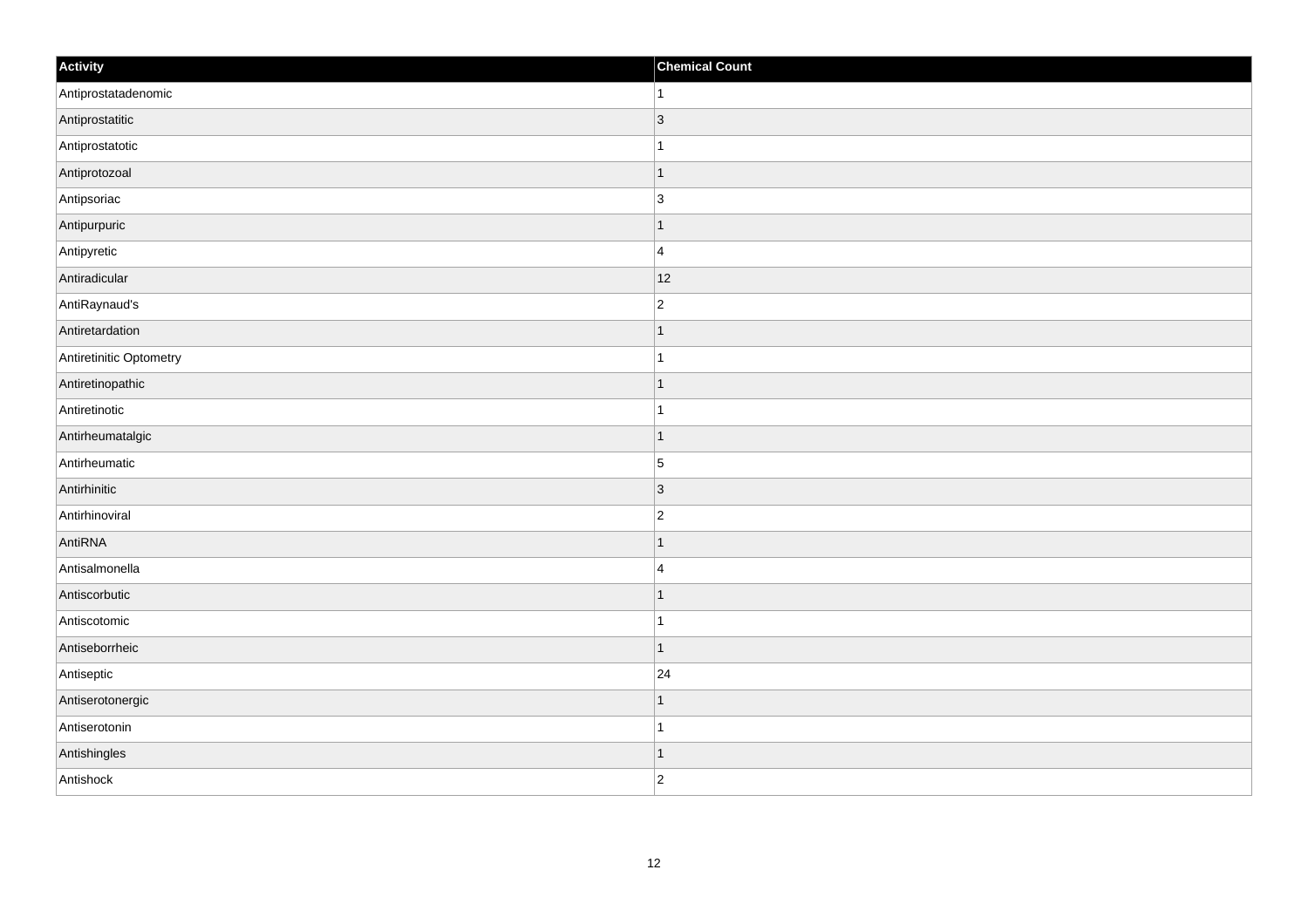| Activity            | <b>Chemical Count</b>   |
|---------------------|-------------------------|
| Antisindhis         | $\vert$ 1               |
| Antisinusitic       | $\mathbf{1}$            |
| Antispasmodic       | 31                      |
| Antistaphylococcic  | 10                      |
| Antistomatitic      | $\overline{2}$          |
| Antistreptococcic   | $\overline{5}$          |
| Antistress          | $\overline{\mathbf{4}}$ |
| Antistroke          | $\mathbf{1}$            |
| Antisunburn         | $ 2\rangle$             |
| Antisyndrome-X      | $\mathbf{1}$            |
| Antitachycardic     | $\mathbf 1$             |
| Antithiamin         | $ 2\rangle$             |
| Antithrombic        | $ 2\rangle$             |
| Antithrombogenic    | $\mathbf 1$             |
| Antithromboxane     | $\vert$ 1               |
| Antithyroid         | $ 2\rangle$             |
| Antitic             | 1                       |
| Antitrichinosic     | $\overline{1}$          |
| Antitriglyceride    | $\vert$ 1               |
| Antitrypanosomic    | $\overline{c}$          |
| Antitubercular      | 3                       |
| Antitumor           | 19                      |
| Antitumor (Bladder) | 1                       |
| Antitumor (brain)   | $\mathbf{1}$            |
| Antitumor (Breast)  | 7                       |
| Antitumor (Cervix)  | $\overline{c}$          |
| Antitumor (CNS)     | $\overline{1}$          |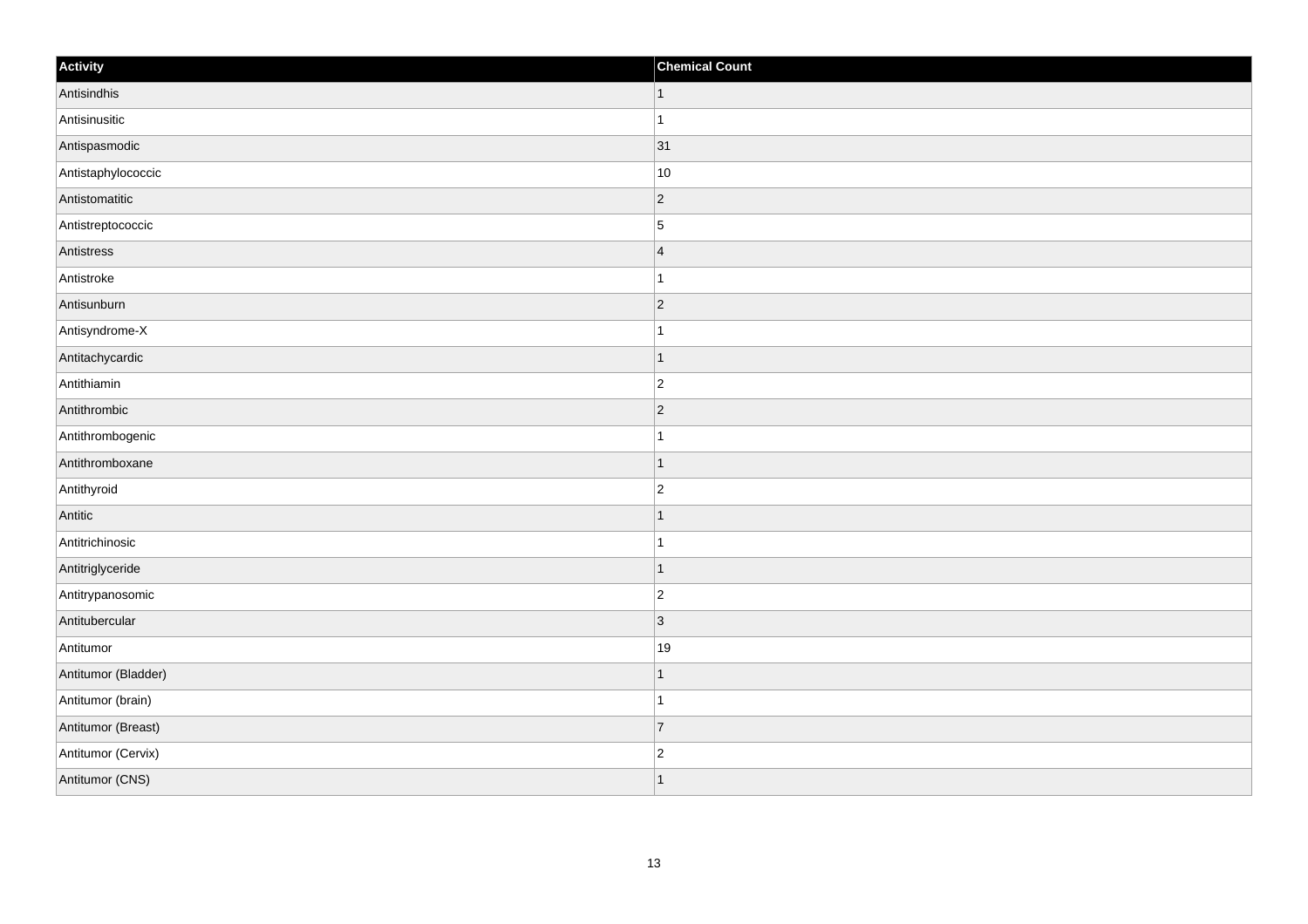| Activity                | <b>Chemical Count</b> |
|-------------------------|-----------------------|
| Antitumor (Colon)       | 9                     |
| Antitumor (Forestomach) | $\mathbf{1}$          |
| Antitumor (Gastric)     | $ 2\rangle$           |
| Antitumor (Kidney)      | $\mathbf{1}$          |
| Antitumor (Liver)       | $ 2\rangle$           |
| Antitumor (Lung)        | 6                     |
| Antitumor (Ovary)       | $ 2\rangle$           |
| Antitumor (Pancreas)    | $\vert$ 3             |
| Antitumor (Prostate)    | $\vert$ 3             |
| Antitumor (Skin)        | 6                     |
| Antitumor (Stomach)     | $\vert$ 3             |
| Antitumor (Thyroid)     | $\mathbf{1}$          |
| Antitumor-Promoter      | 11                    |
| Antitussive             | $\vert 5 \vert$       |
| Antiulcer               | $17\,$                |
| Antiulcerogenic         | $\mathbf{1}$          |
| Antiuricosuric          | 1                     |
| Antivaccinia            | $\vert$ 3             |
| Antivaginitic           | $\overline{1}$        |
| Antivaricose            | 1                     |
| Antivertigo             | 1                     |
| Antiviral               | 21                    |
| Antivitiligic           | 1                     |
| Antixerophthalmic       | $\overline{1}$        |
| Antiyeast               | $\mathbf{1}$          |
| Anxiolytic              | $\overline{7}$        |
| Aphidifuge              | $ 2\rangle$           |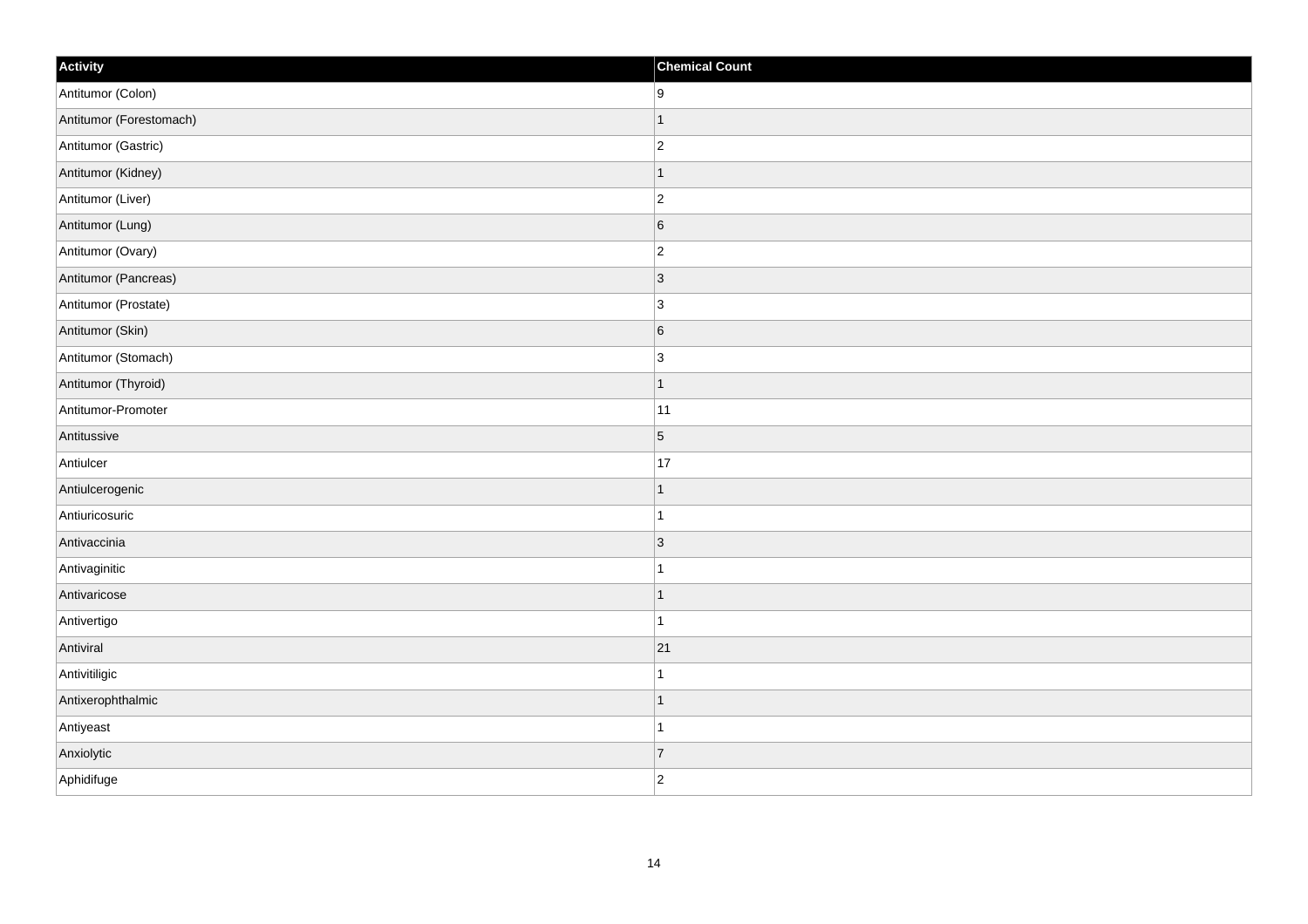| Activity                         | <b>Chemical Count</b> |
|----------------------------------|-----------------------|
| Apoptotic                        | 13                    |
| Aromatase-Inhibitor              | $\overline{2}$        |
| Arrhythmigenic                   |                       |
| Artemicide                       | 3                     |
| Arteriodilator                   | $\overline{2}$        |
| Ascaricide                       |                       |
| Asthma-preventive                |                       |
| Ataxigenic                       |                       |
| ATPase-Inhibitor                 |                       |
| Bacteriostatic                   |                       |
| Bacteristat                      |                       |
| Barbituate-Synergist             | $\overline{c}$        |
| Beta-Adrenergic Receptor Blocker | -1                    |
| Beta-Blocker                     | $\overline{c}$        |
| Beta-Glucuronidase-Inhibitor     | $\overline{2}$        |
| Bradycardiac                     |                       |
| Bronchoprotectant                |                       |
| Bronchorelaxant                  | 3                     |
| Bufocide                         | -1                    |
| Calcium-Antagonist               | 17                    |
| Calcium-Channel-Blocker          |                       |
| Calmodulin-Antagonist            |                       |
| cAMP-Phosphodiesterase-Inhibitor | $\overline{4}$        |
| Cancer-Preventive                | 41                    |
| Candidicide                      | 14                    |
| Candidistat                      | $\overline{3}$        |
| Capillariprotective              | 3                     |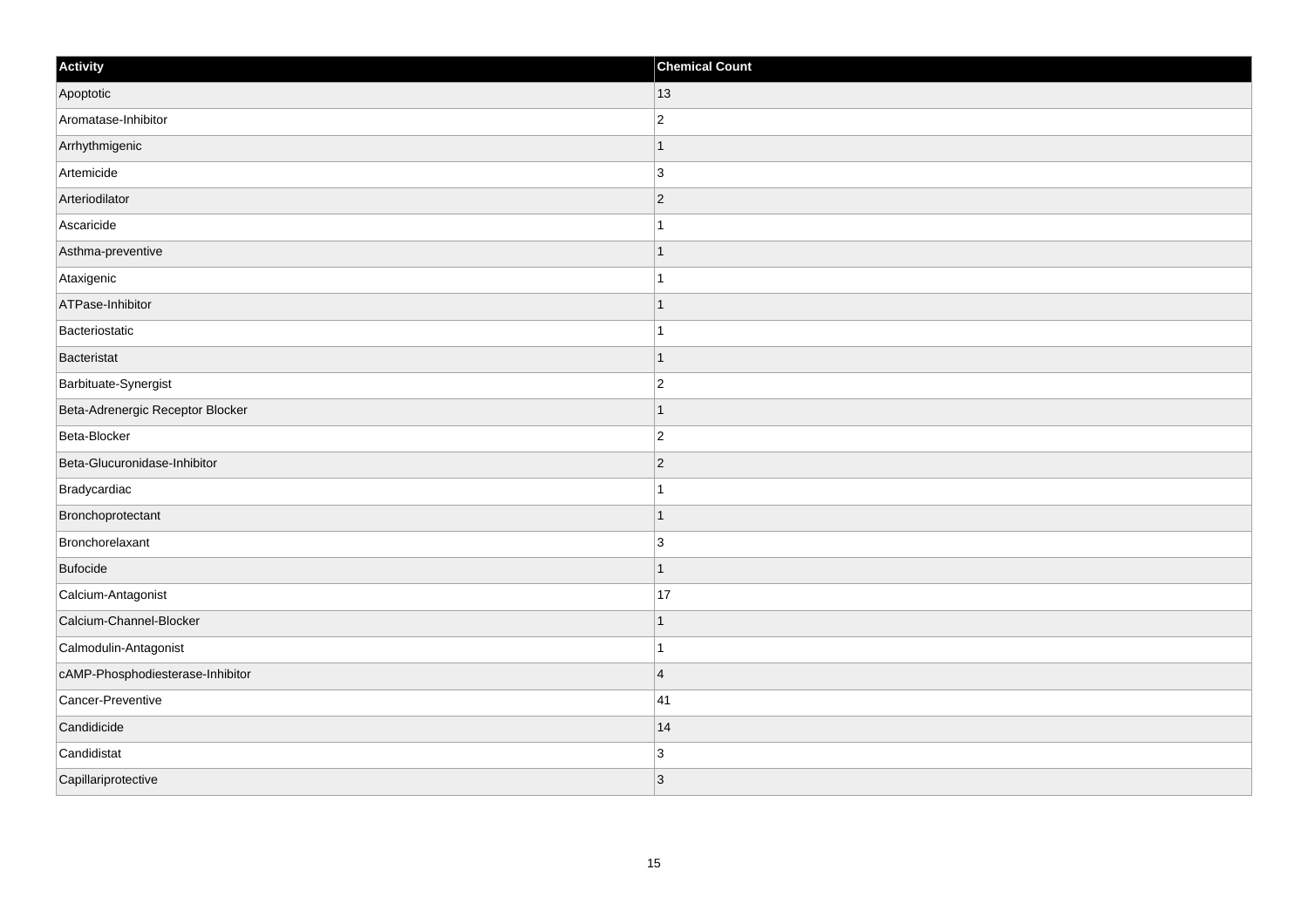| Activity                         | <b>Chemical Count</b> |
|----------------------------------|-----------------------|
| Carcinogenic                     | 5                     |
| Cardiac                          | $\overline{c}$        |
| Cardioprotective                 | $\overline{4}$        |
| Cardiotonic                      | $ 2\rangle$           |
| Cardiotoxic                      | $\mathbf{1}$          |
| Cardiovascular                   | $ 2\rangle$           |
| Carminative                      | $\overline{3}$        |
| Caspase-3-Inducer                |                       |
| Caspase-8-Inducer                |                       |
| Catabolic                        | $\overline{4}$        |
| cGMP-Phosphodiesterase-Inhibitor | $\mathbf{1}$          |
| Chemopreventive                  | 12                    |
| Cholagogue                       | $\overline{4}$        |
| Choleretic                       | 11                    |
| Cholesterolytic                  |                       |
| Cholinergic                      | $\mathbf{1}$          |
| Cicatrizant                      | $\mathbf 1$           |
| Circulotonic                     | $\mathbf 1$           |
| Clastogenic                      | $\overline{2}$        |
| <b>CNS-Active</b>                | 1                     |
| <b>CNS-Depressant</b>            | 5                     |
| <b>CNS-Stimulant</b>             | $6\phantom{.}6$       |
| Co-carcinogenic                  |                       |
| Cold-preventive                  | $\overline{1}$        |
| Coleoptophile                    | $\mathbf 1$           |
| Collagen-Sparing                 | 1                     |
| Collagenic                       | $\overline{1}$        |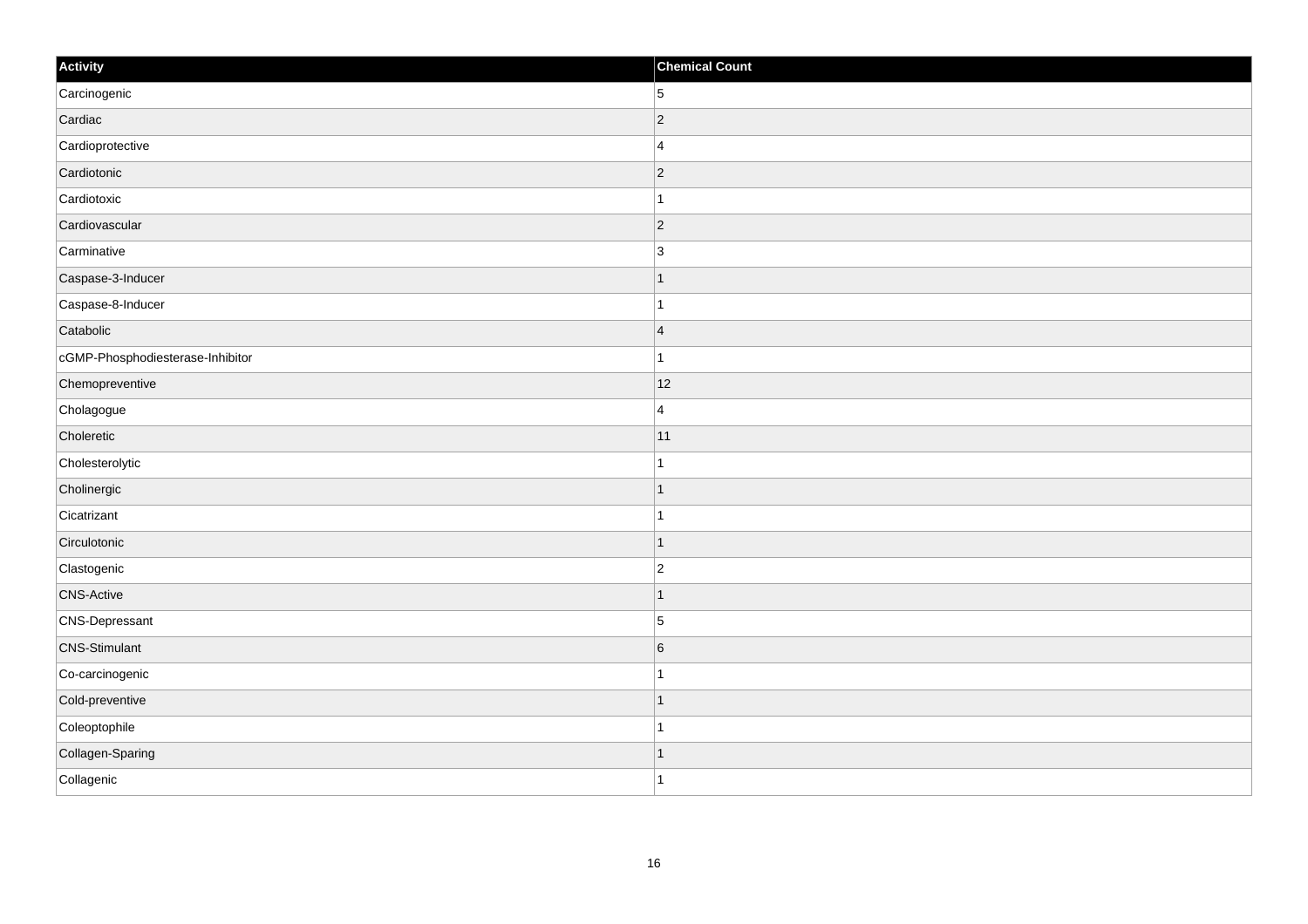| Activity                      | <b>Chemical Count</b> |
|-------------------------------|-----------------------|
| Colorant                      | $\vert 5 \vert$       |
| COMT-Inhibitor                | $\vert$ 2             |
| Convulsant                    | $\mathbf{1}$          |
| Copper-Chelator               | $\mathbf{1}$          |
| Coronary-Dilator              | $\mathbf{1}$          |
| Counterirritant               | $\overline{2}$        |
| COX-1-Inhibitor               | $\mathbf{1}$          |
| COX-2-Inhibitor               | 3                     |
| Culicide                      | $\overline{2}$        |
| Cyclin-B1-Inhibitor           | $\mathbf{1}$          |
| Cyclin-D1-Inhibitor           | $\mathbf{1}$          |
| Cyclooxygenase-Inhibitor      | 4                     |
| Cytochrome-P450-1A2-Inhibitor | $\mathbf{1}$          |
| Cytochrome-P450-Inducer       | $\mathbf{1}$          |
| Cytochrome-P450-Inhibitor     | 4                     |
| Cytoprotective                | 3                     |
| Cytotoxic                     | $\overline{7}$        |
| Cytotoxic (Breast)            | $\mathbf{1}$          |
| Cytotoxic (Colon)             | $\mathbf{1}$          |
| Decarboxylase-Inhibitor       | $\mathbf{1}$          |
| Decongestant                  | $\mathbf{1}$          |
| Degranulant                   | $\mathbf{1}$          |
| Deiodinase-Inhibitor          | $\vert$ 2             |
| Demulcent                     | $ 2\rangle$           |
| Dentifrice                    | $ 2\rangle$           |
| Deodorant                     | $\vert$ 2             |
| Dermal                        | $\vert$ 1             |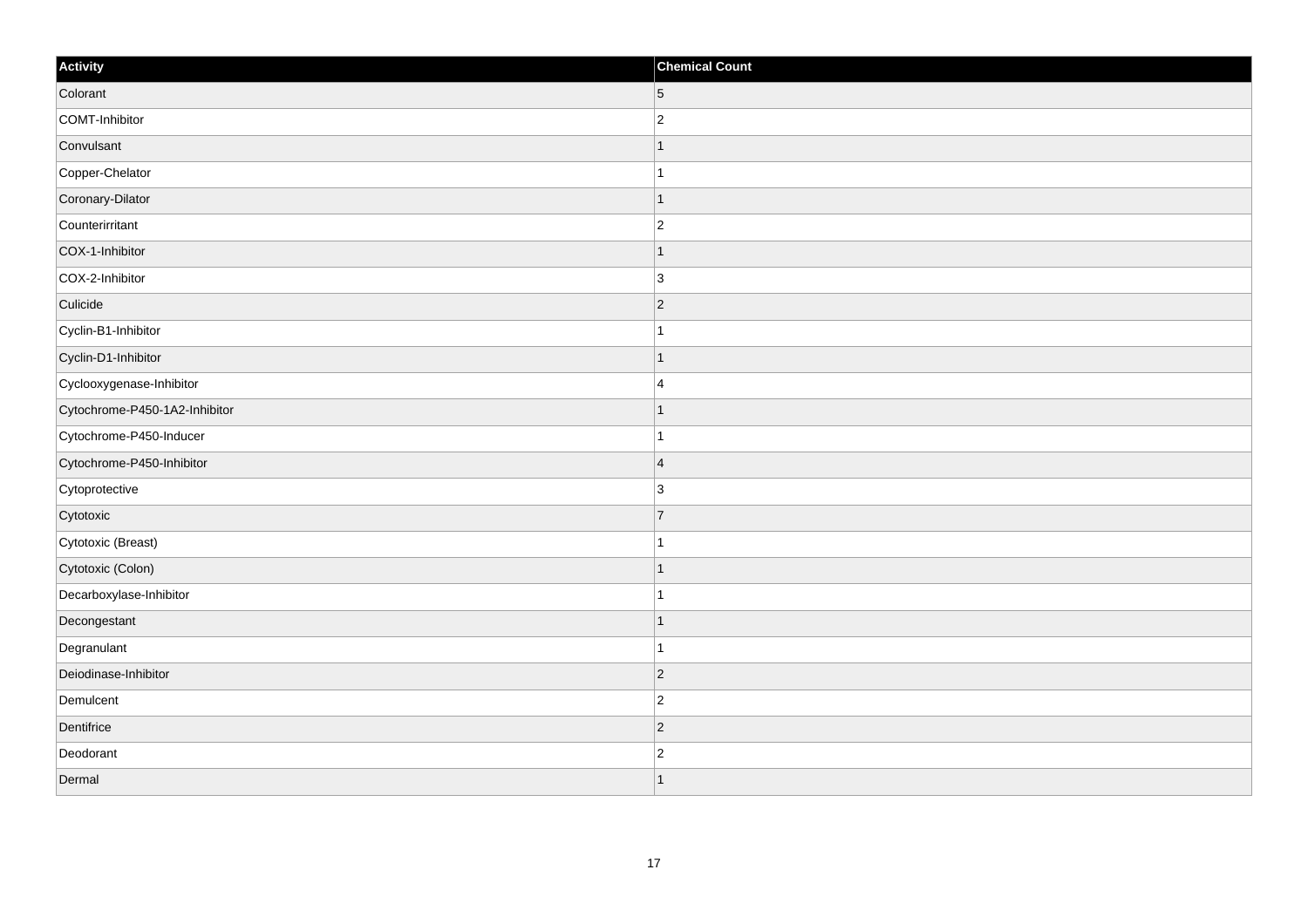| Activity            | <b>Chemical Count</b> |
|---------------------|-----------------------|
| Dermatitigenic      | $\overline{2}$        |
| Detoxicant          | $ 2\rangle$           |
| Diaphoretic?        | $ 2\rangle$           |
| Differentiator      | $ 3\rangle$           |
| Disinfectant        | $\mathbf{1}$          |
| Diuretic            | $ 10\rangle$          |
| DME-Inhibitor       | $\overline{5}$        |
| <b>DNA-Active</b>   | $\mathbf 1$           |
| DNA-Protective      | 1                     |
| Edemagenic          | $\overline{1}$        |
| Embryotoxic         | $\overline{3}$        |
| Emetic              | $ 2\rangle$           |
| Emmenagogue         | $\mathbf{1}$          |
| Energizer           | $\mathbf 1$           |
| Enterocontractant   | 1                     |
| Enterorelaxant      | $\mathbf{1}$          |
| Enterotoxic         | $\mathbf{1}$          |
| Ergotamine-Enhancer | $\vert$ 1             |
| ERK-1-Inhibitor     | $\mathbf{1}$          |
| ERK-2-Inhibitor     | $\vert$ 1             |
| Estrogenic          | ∣9                    |
| Estrogenic?         | $\vert$ 1             |
| Expectorant         | 11                    |
| Febrifuge           | $\mathbf 1$           |
| Fibrinolytic        | $\overline{1}$        |
| Fistula-Preventive  | $\vert$ 1             |
| FLavor              | 44                    |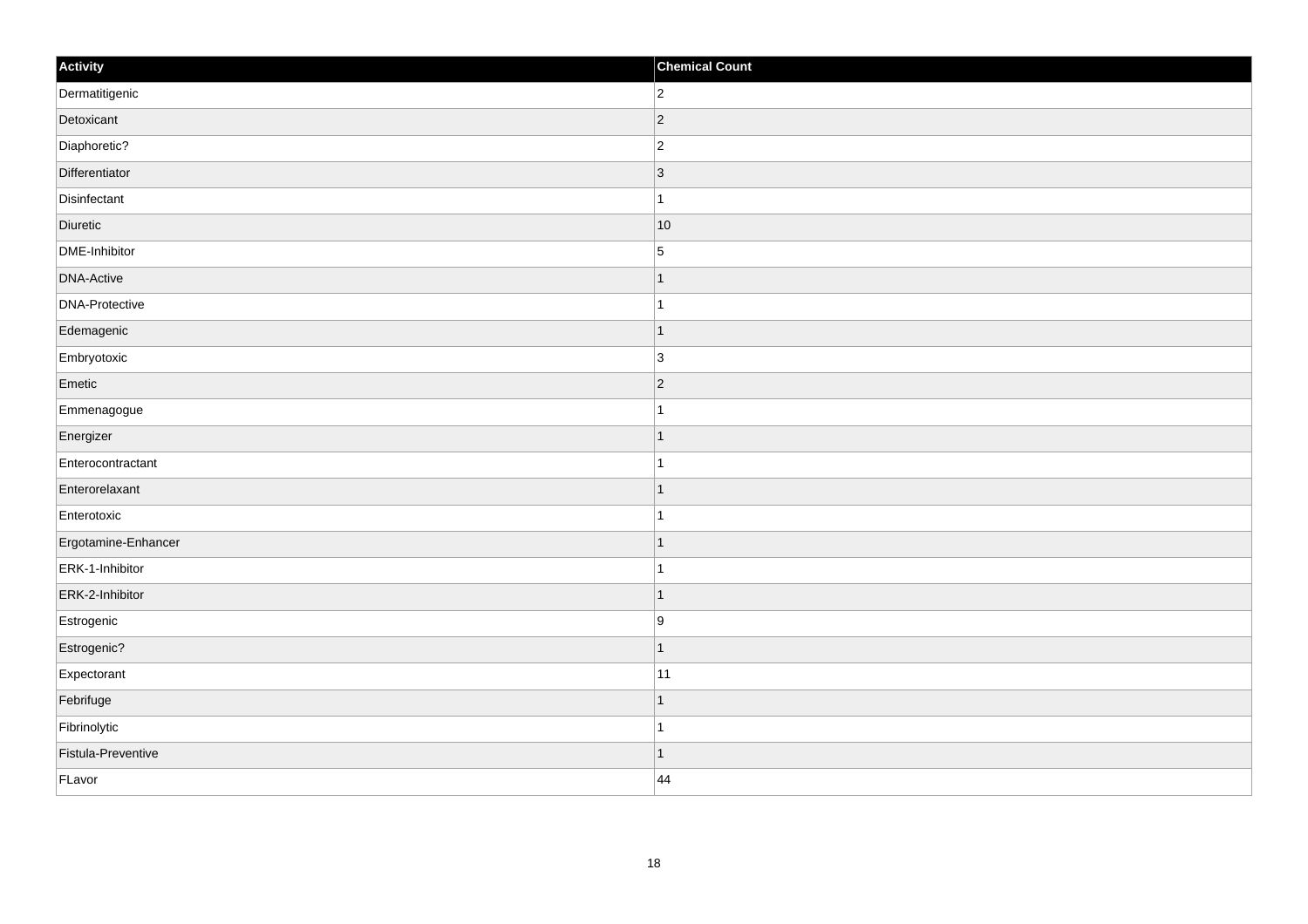| Activity                       | <b>Chemical Count</b> |
|--------------------------------|-----------------------|
| Fungicide                      | 33                    |
| Fungiphilic                    |                       |
| Fungistat                      | $\overline{4}$        |
| GABA-nergic                    | 1                     |
| Gastroirritant                 | $\mathbf 1$           |
| Gastroprotective               | $\overline{3}$        |
| Glaucomagenic                  | $\mathbf 1$           |
| Glucogonogenic                 | $\mathbf{1}$          |
| Glucosyl-Transferase-Inhibitor | $\mathbf 1$           |
| Glutathionigenic               | $\overline{c}$        |
| Gonadotrophic                  | $\mathbf 1$           |
| Gram(+)icide                   | $\overline{c}$        |
| Gram(-)icide                   | $ 2\rangle$           |
| GST-Inducer                    | $\mathbf{1}$          |
| Hemostat                       | $\overline{4}$        |
| Hepatocarcinogenic             | $\mathbf{1}$          |
| Hepatomagenic                  | $\overline{c}$        |
| Hepatoprotective               | 13                    |
| Hepatotonic                    | $\vert$ 1             |
| Hepatotoxic                    | $\overline{c}$        |
| Hepatotropic                   | $ 2\rangle$           |
| Herbicide                      | 13                    |
| Histamine-Inhibitor            | $\mathbf 1$           |
| Histaminic                     | 1                     |
| HIV-RT-Inhibitor               | $\vert$ 1             |
| Hyaluronidase-Inhibitor        | 1                     |
| Hydrocholerectic               | $\vert$ 1             |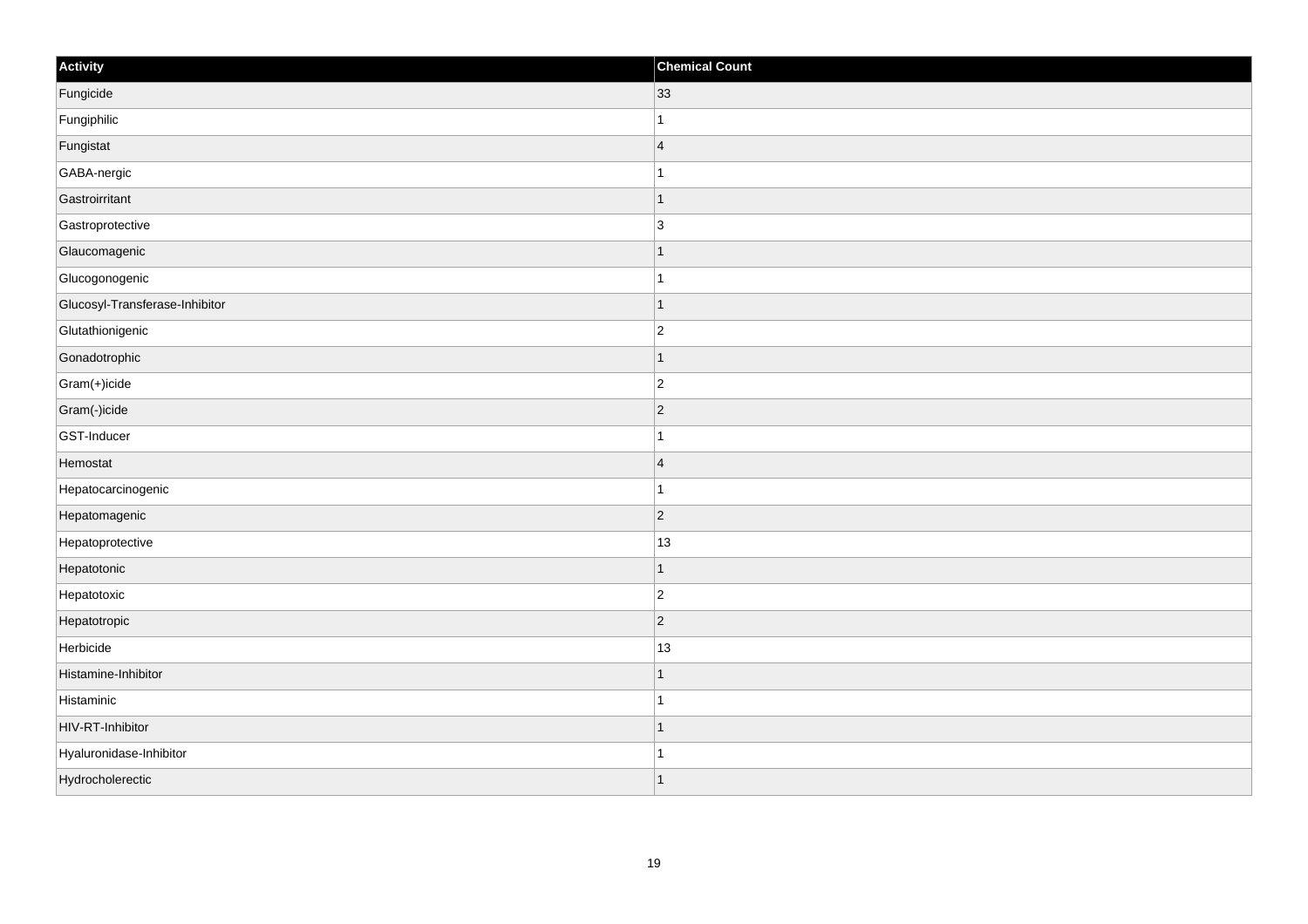| Activity                           | <b>Chemical Count</b> |
|------------------------------------|-----------------------|
| Hyperglycemic                      | $\mathbf{1}$          |
| Hypertensive                       | $\overline{4}$        |
| Hypnotic                           | 1                     |
| Hypocholesterolemic                | 15                    |
| Hypocholesterolemic?               | $\mathbf{1}$          |
| Hypoglycemic                       | 11                    |
| Hypolipidemic                      | $\overline{5}$        |
| Hypotensive                        | 10                    |
| Hypothermic                        | $\overline{c}$        |
| Hypouricemic                       | $\mathbf 1$           |
| ICAM-1-Inhibitor                   | $\mathbf 1$           |
| <b>IKK-Inhibitor</b>               | 1                     |
| Immunomodulator                    | $\overline{5}$        |
| Immunostimulant                    | $6\phantom{.}6$       |
| Immunosuppressant                  | $\overline{c}$        |
| Inflammatory                       | $\vert$ 1             |
| iNOS-Inhibitor                     | $\overline{c}$        |
| Inotropic                          | $\mathbf 1$           |
| Insecticide                        | 14                    |
| Insectifuge                        | 24                    |
| Insectiphile                       | 5                     |
| Insulinic                          | $\mathbf{1}$          |
| Insulinogenic                      | 1                     |
| Interferon-Synergist               | $\overline{1}$        |
| Interferonogenic                   | $\overline{1}$        |
| Interleukin-6-Inhibitor            | $ 2\rangle$           |
| Iodothyronine-Deiodinase-Inhibitor | $\overline{2}$        |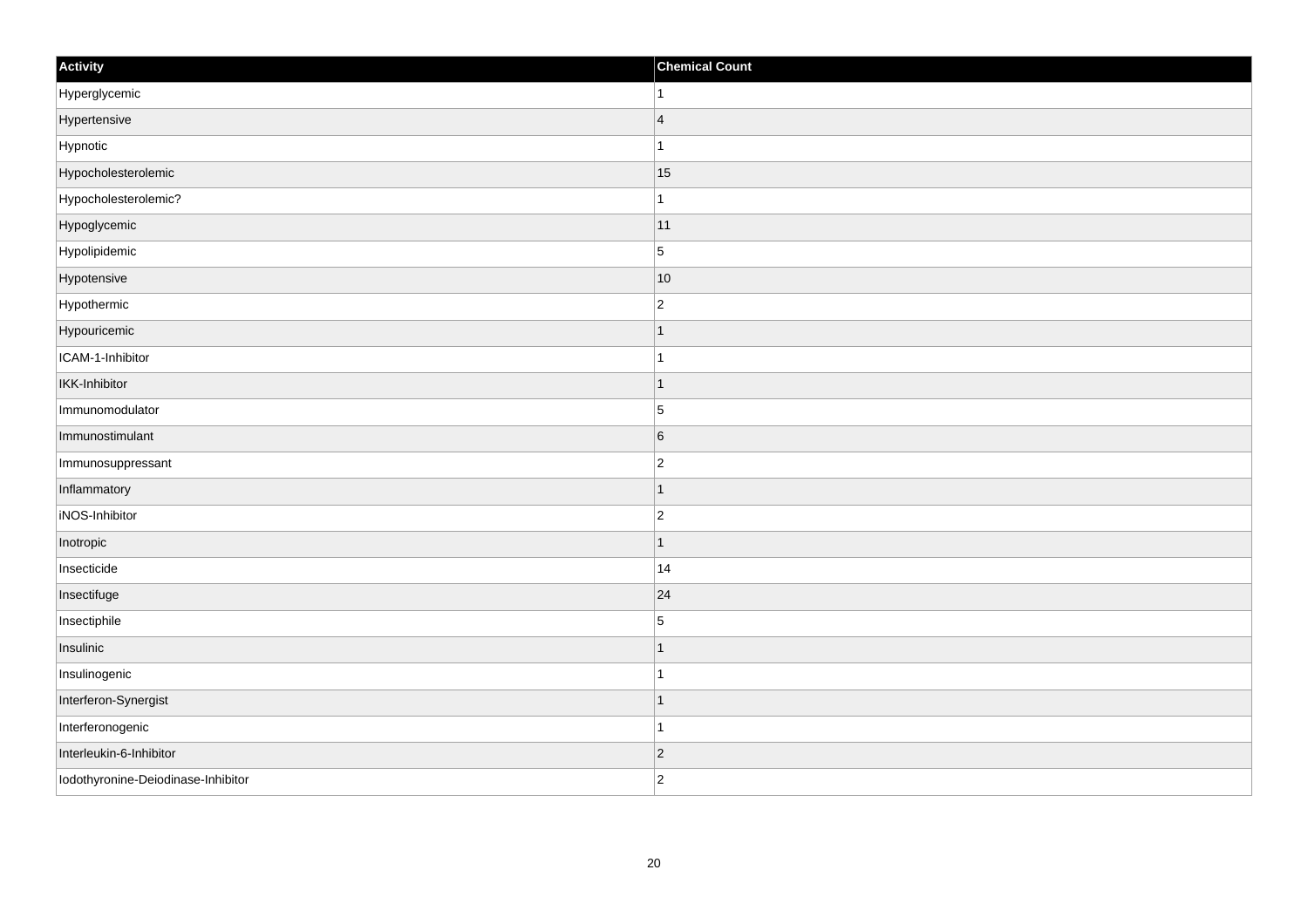| Activity                    | <b>Chemical Count</b>   |
|-----------------------------|-------------------------|
| Irritant                    | 18                      |
| Juvabional                  | $\overline{4}$          |
| Keratitigenic               | $\mathbf{1}$            |
| Lactagogue                  | $\mathbf{1}$            |
| Larvicide                   | $\vert$ 3               |
| Larvistat                   | $\vert$ 2               |
| Laxative                    | $\overline{5}$          |
| Laxative?                   | $\mathbf{1}$            |
| Leukotriene-Inhibitor       | $\overline{1}$          |
| Lipolytic                   | 6                       |
| Lipoxygenase-Inhibitor      | $\overline{\mathbf{8}}$ |
| Lithogenic                  | $\overline{1}$          |
| Litholytic                  | 2                       |
| Lyase-Inhibitor             | $\mathbf{1}$            |
| Lypolytic                   | $\overline{1}$          |
| MAO-A-Inhibitor             | $\mathbf{1}$            |
| MAO-Inhibitor               | $\overline{2}$          |
| MAPK-Inhibitor              | $\overline{1}$          |
| Mast-Cell-Stabilizer        | $\vert$ 1               |
| MDR-Inhibitor               | $\mathbf 2$             |
| Metal-Chelator              | $ 2\rangle$             |
| Metal-Chelator (Copper)     | $\mathbf{1}$            |
| Metalloproteinase-Inhibitor | $\overline{2}$          |
| MMP-9-Inhibitor             | $\overline{c}$          |
| Molluscicide                | $\overline{4}$          |
| Mosquitocide                | $\overline{1}$          |
| Mosquitofuge                | $ 2\rangle$             |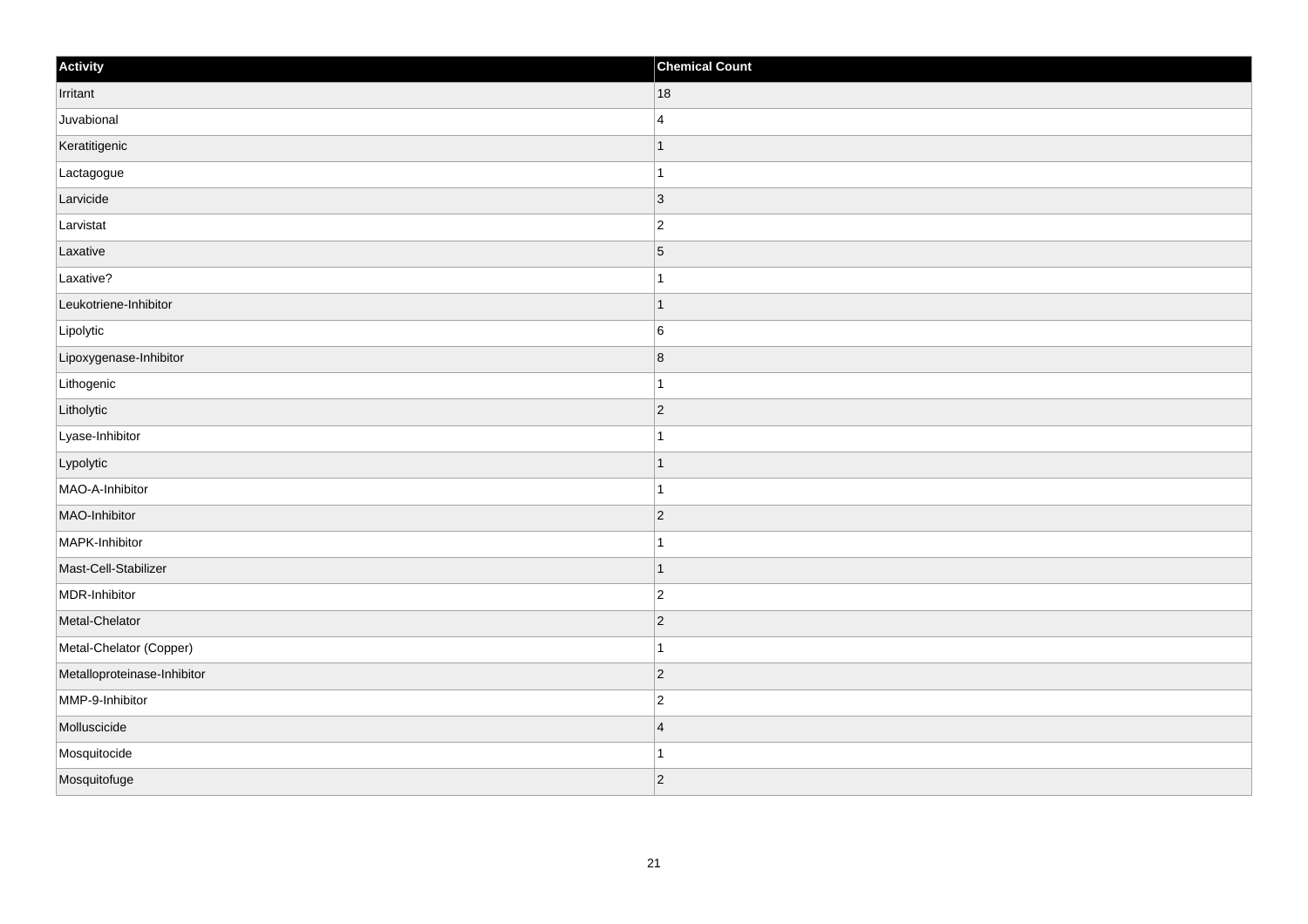| Activity                          | <b>Chemical Count</b> |
|-----------------------------------|-----------------------|
| Motor-Depressant                  | 5                     |
| Mucogenic                         |                       |
| Mucolytic                         | $\overline{c}$        |
| Musculotropic                     | $\mathbf{1}$          |
| Mutagenic                         | $6\phantom{a}$        |
| Mutagenic?                        |                       |
| Mycobactericide                   | $\overline{c}$        |
| Myoprotective                     | $\mathbf 1$           |
| Myorelaxant                       | $12$                  |
| NADH-Oxidase-Inhibitor            | $\mathbf{1}$          |
| Nematicide                        | 14                    |
| NEP-Inhibitor                     | $ 2\rangle$           |
| Nephrotoxic                       | $\overline{c}$        |
| Neuroprotective                   | $\overline{4}$        |
| Neurotoxic                        | $\overline{4}$        |
| Neurotropic                       | $\mathbf 1$           |
| NF-kB-Inhibitor                   | $\overline{3}$        |
| NO-Genic                          | $\mathbf 1$           |
| NO-Inhibitor                      | $\overline{4}$        |
| NO-Synthase-Inhibitor             |                       |
| Odontolytic                       | $\mathbf{1}$          |
| Ornithine-Decarboxylase-Inhibitor | $\overline{4}$        |
| Osteoblastogenic                  | 1                     |
| Osteogenic                        | $\mathbf 1$           |
| Osteolytic                        | $\mathbf{1}$          |
| Oviposition-Stimulant             | $\overline{4}$        |
| Ovulant                           | $\overline{1}$        |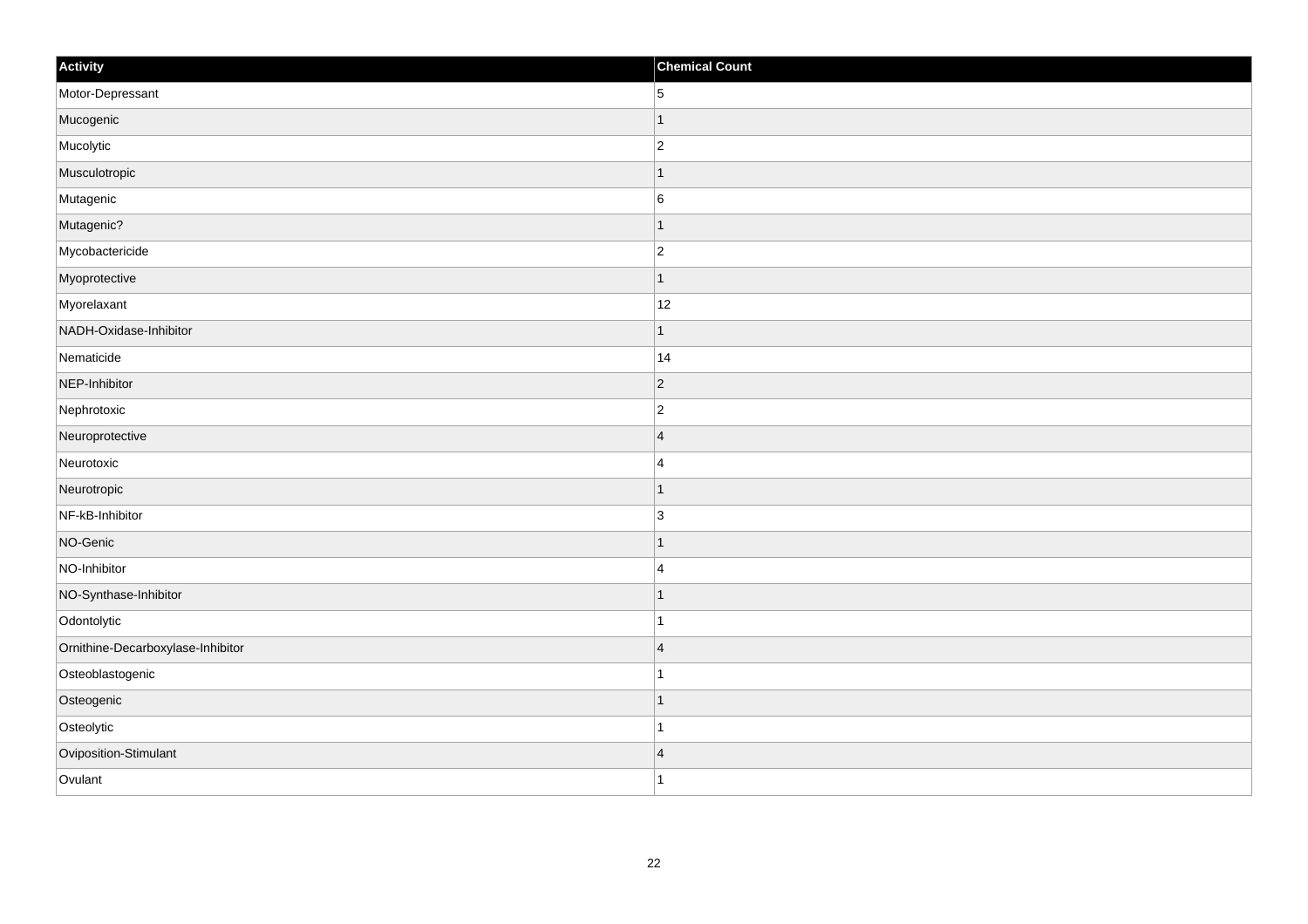| Activity                    | <b>Chemical Count</b>    |
|-----------------------------|--------------------------|
| Oxytocic                    | $\vert$ 1                |
| Oxytocic?                   |                          |
| Ozone-Scavenger             | f.                       |
| P450-2B1-Inhibitor          | $\,6$                    |
| P450-Inducer                | $\overline{3}$           |
| P450-Inhibitor              | 3                        |
| PAF-Inhibitor               | $\vert$ 2                |
| Pediculicide                | 1                        |
| Perfume                     | 1                        |
| Perfumery                   | 35                       |
| Peristaltic                 | $\overline{2}$           |
| Pesticide                   | 67                       |
| PGE2-Inhibitor              | -1                       |
| Phagocytotic                | $\overline{2}$           |
| Pheromone                   |                          |
| Phosphodiesterase-Inhibitor |                          |
| Phospholipase-Inhibitor     |                          |
| Photoactive                 |                          |
| Photosensitizer             | $\overline{\phantom{a}}$ |
| Phototoxic                  | 1                        |
| Phytoalexin                 |                          |
| Phytohormonal               |                          |
| Pigment                     | -1                       |
| Piscicide                   | 3                        |
| Plasmodicide                | 1                        |
| PPAR-Gamma-Antagonist       | -1                       |
| Preservative                | $\overline{\phantom{a}}$ |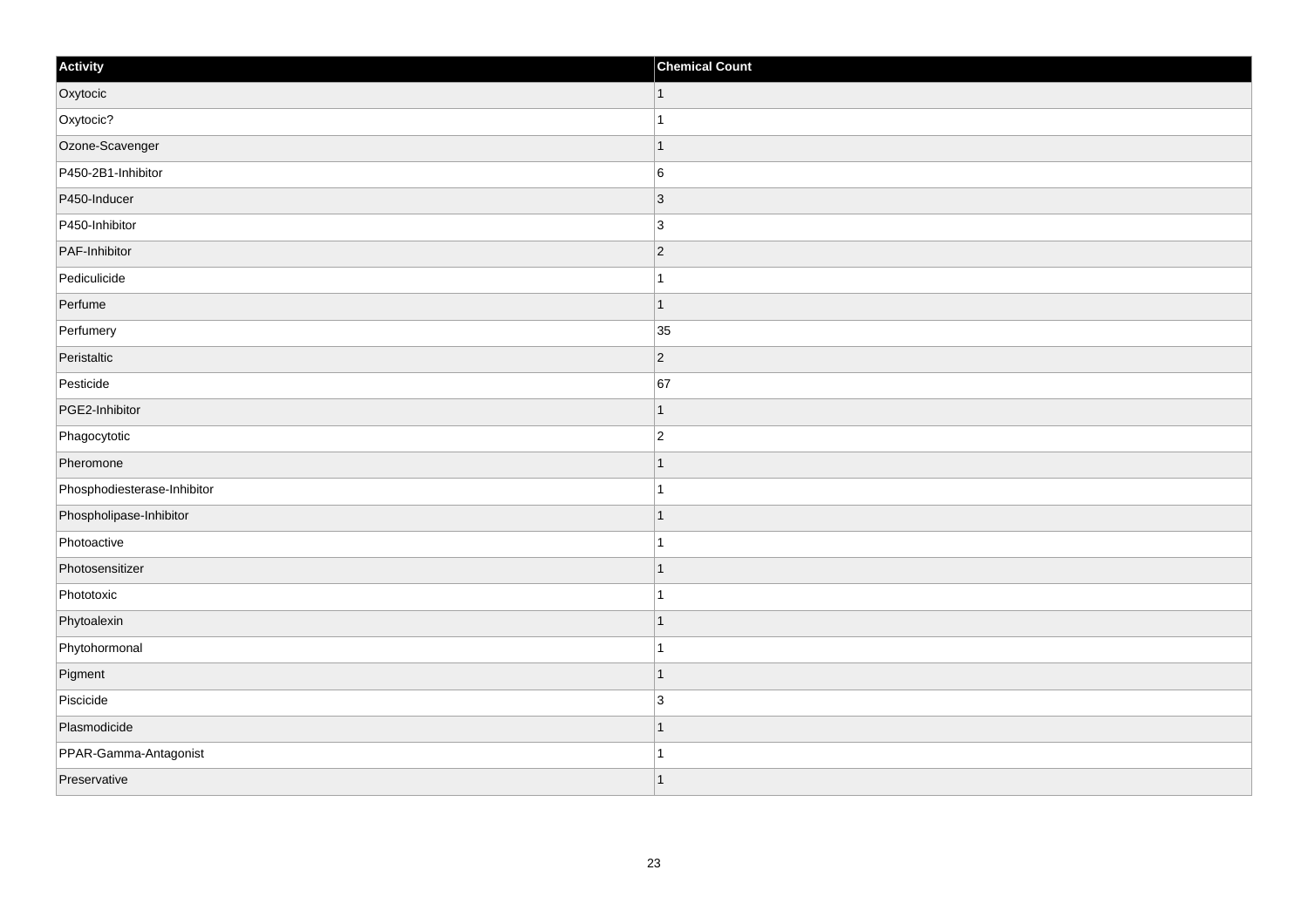| Activity                           | <b>Chemical Count</b> |
|------------------------------------|-----------------------|
| ProHLDL                            | ∣1.                   |
| Proliferant                        | $ 2\rangle$           |
| Prooxidant                         | 5                     |
| Prostaglandigenic                  | $\vert$ 3             |
| Prostaglandin-Synthesis-Inhibitor  | $\vert$ 3             |
| Prostaglandin-Synthetase-Inhibitor | -1                    |
| Prostatitigenic                    | $\mathbf{1}$          |
| Protein-Kinase-C-Inhibitor         | $\overline{2}$        |
| Protisticide                       | $\overline{2}$        |
| PTK-Inhibitor                      | $ 2\rangle$           |
| Pyrogenic                          | $\overline{2}$        |
| Quinone-Reductase-Inducer          | $\vert 4$             |
| Radioprotective                    | 3                     |
| Refrigerant                        | $\mathbf{1}$          |
| Renoirritant                       | $\mathbf{1}$          |
| Respirastimulant                   | $ 2\rangle$           |
| Retinoprotectant Optometry         | $\mathbf{1}$          |
| Rubefacient                        | $\mathbf{1}$          |
| Secretogogue                       | $\mathbf{1}$          |
| Secretomotor                       | $\mathbf{1}$          |
| Sedative                           | 23                    |
| Serotonin-Inhibitor                | $\mathbf{1}$          |
| Serotoninergic                     | $\mathbf{1}$          |
| Spasmogenic                        | 6                     |
| Spasmolytic                        | $\mathbf{1}$          |
| Spermicide                         | $\vert$ 3             |
| Sprout-Inhibitor                   | $\vert$ 1             |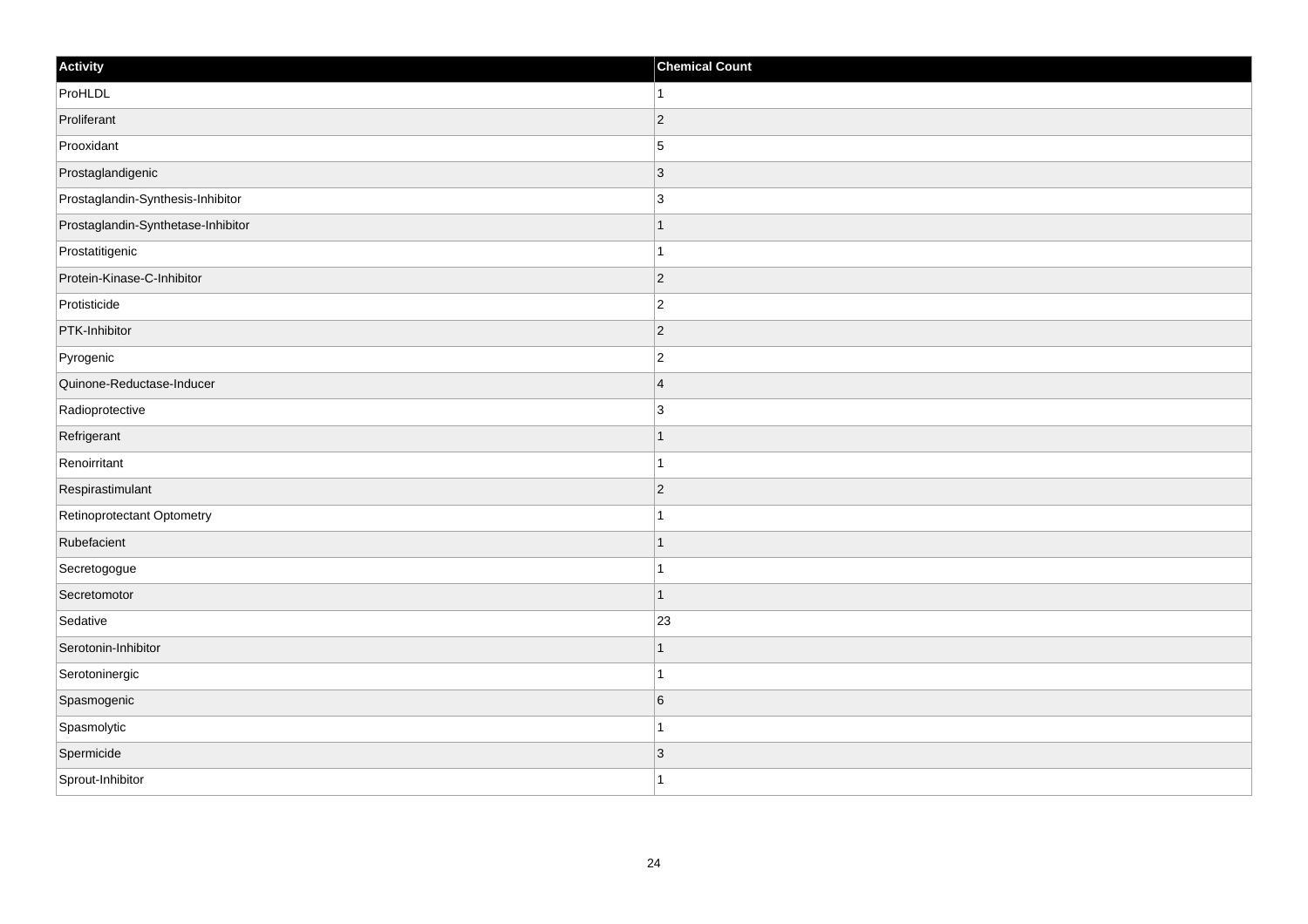| Activity                         | <b>Chemical Count</b> |
|----------------------------------|-----------------------|
| Stimulant                        | $\vert$ 1             |
| Stomachic                        | $\overline{1}$        |
| Succinoxidase-Inhibitor          |                       |
| Sunscreen                        | $\overline{4}$        |
| Surfactant                       |                       |
| Sympathomimetic                  |                       |
| Systolic-Depressant              | $\mathbf 1$           |
| Tachycardic                      | $\mathbf{1}$          |
| Teratogenic                      | $\overline{4}$        |
| Teratologic                      | $\overline{1}$        |
| Termiticide                      | $\overline{2}$        |
| Termitifuge                      | $\overline{2}$        |
| Testosterone-Hydroxylase-Inducer | $\mathbf 1$           |
| Thymoprotective                  | $\mathbf{1}$          |
| TNF-alpha-Inhibitor              | $\overline{4}$        |
| Tonic                            | $\mathbf{1}$          |
| Topoisomerase-I-Inhibitor        | $\overline{4}$        |
| Topoisomerase-II-Inhibitor       | $\overline{3}$        |
| Tracheorelaxant                  | $\mathbf{1}$          |
| Tranquilizer                     | 3                     |
| Transdermal                      | 5                     |
| Trichomonicide                   | 9                     |
| Trypanocide                      | $\mathbf 1$           |
| Tumor-Promoter                   | $\overline{1}$        |
| Tumorigenic                      | $ 2\rangle$           |
| Tyrosinase-Inhibitor             | $\overline{3}$        |
| Tyrosine-Kinase-Inhibitor        | 1                     |